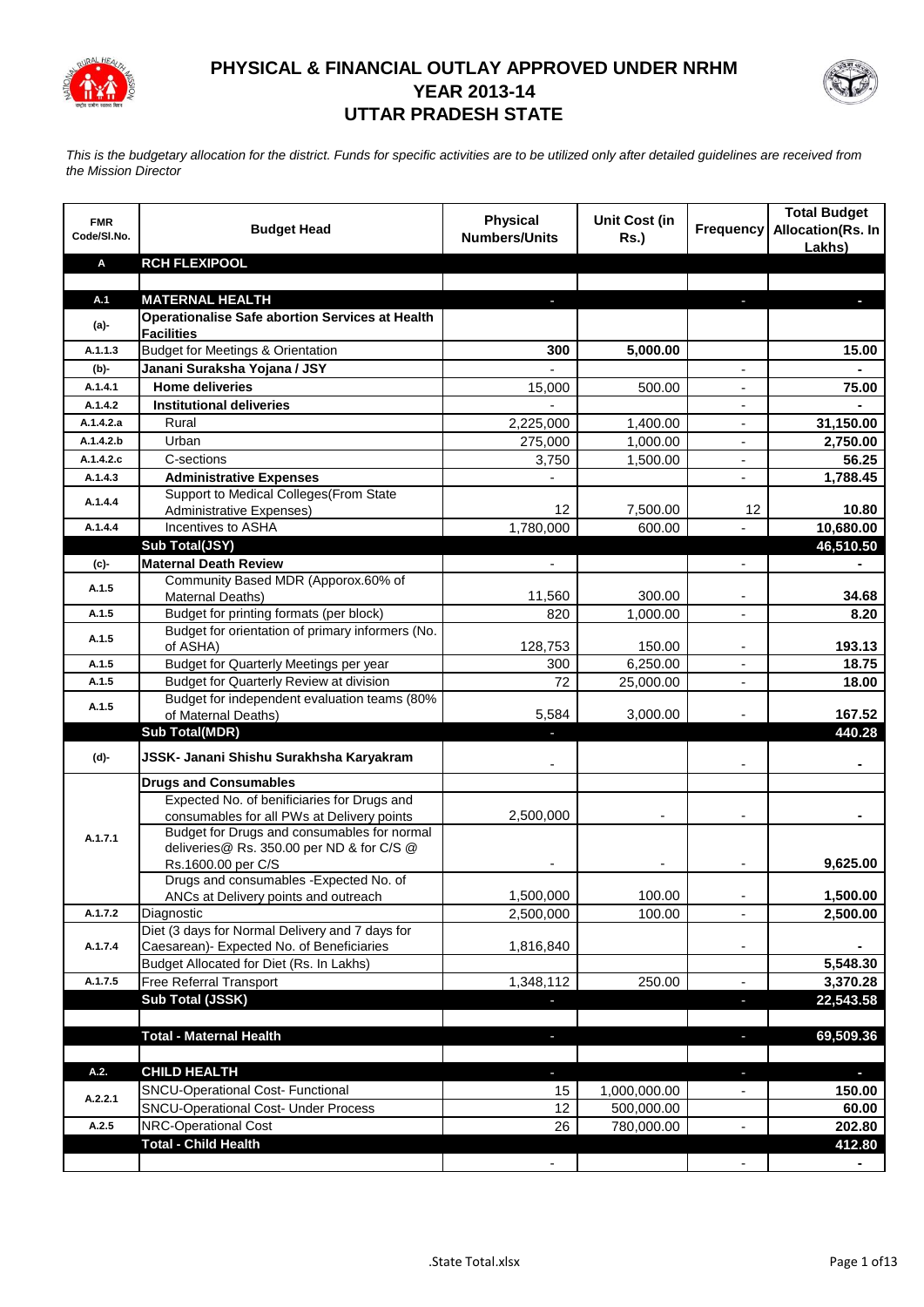| <b>FMR</b><br>Code/SI.No. | <b>Budget Head</b>                                                                             | <b>Physical</b><br><b>Numbers/Units</b> | <b>Unit Cost (in</b><br><b>Rs.)</b> | Frequency                | <b>Total Budget</b><br><b>Allocation(Rs. In</b><br>Lakhs) |
|---------------------------|------------------------------------------------------------------------------------------------|-----------------------------------------|-------------------------------------|--------------------------|-----------------------------------------------------------|
| A.3                       | <b>FAMILY PLANNING</b>                                                                         | J,                                      |                                     | J.                       | $\blacksquare$                                            |
| A.3.1                     | <b>Terminal/Limiting Methods</b>                                                               |                                         |                                     |                          |                                                           |
|                           | Orientation workshop, dissemination of                                                         |                                         |                                     |                          |                                                           |
| A.3.1.1                   | manuals on FP standards & quality assurance                                                    |                                         |                                     |                          |                                                           |
|                           | of sterilisation services, fixed day planning                                                  | 75                                      | 25,000.00                           |                          | 18.75                                                     |
| A.3.1.2                   | meeting<br>Female Sterilisation Camps Proposed                                                 | 12,294                                  | 2,000.00                            |                          | 245.88                                                    |
| A.3.1.3                   | <b>NSV Camps Proposed</b>                                                                      | 945                                     | 3,500.00                            |                          | 33.08                                                     |
| A.3.1.4                   | <b>Compensation for Female Sterilisation</b>                                                   | 465,601                                 | 1,000.00                            |                          | 4,656.01                                                  |
|                           | Compensation for male sterilization/NSV                                                        |                                         |                                     |                          |                                                           |
| A.3.1.5                   | Acceptance                                                                                     | 16,296                                  | 1,500.00                            |                          | 244.44                                                    |
|                           | Orientation Workshop on accreditation of                                                       |                                         |                                     |                          |                                                           |
| A.3.1.6                   | private providers to provide sterilization                                                     | 75                                      |                                     |                          | 7.50                                                      |
| A.3.2                     | services<br><b>Spacing Methods</b>                                                             |                                         | 10,000.00                           | $\overline{a}$           |                                                           |
|                           | IUD services at health facilities (including fixed                                             |                                         |                                     |                          |                                                           |
| A.3.2.2                   | day services at Sub Centres-L1)                                                                | 1,563                                   | 3,000.00                            |                          | 46.89                                                     |
|                           | IUD services at health facilities (including fixed                                             |                                         |                                     |                          |                                                           |
| A.3.2.3                   | day services at Sub Centre-L1 ) No. of IUCD                                                    |                                         |                                     |                          |                                                           |
|                           | insertions                                                                                     | 1,433,481                               | 20.00                               |                          | 286.70                                                    |
|                           | POL for Family Planning/ Others (including<br>additional mobility support to surgeon's team if |                                         |                                     |                          |                                                           |
| A.3.3                     | req)-Budget given according to total nos. of                                                   |                                         |                                     |                          |                                                           |
|                           | Female Sterilization Camps.                                                                    | 12,294                                  | 1,000.00                            |                          | 122.94                                                    |
| A.3.5.2                   | <b>Performance rewards</b>                                                                     |                                         |                                     |                          |                                                           |
|                           | Division level: Rs. 11.25 Lakh @ Rs. 62,500/-                                                  |                                         |                                     |                          |                                                           |
|                           | per division (Rs.20,000 for 1st, Rs. 15,000 for                                                |                                         |                                     |                          |                                                           |
|                           | 2nd and Rs. 10,000 for 3rd position for best                                                   |                                         |                                     |                          |                                                           |
|                           | performing tubectomy surgeon at each division,<br>Rs. 15,000 for best performing NSV surgeon,  |                                         |                                     |                          |                                                           |
|                           | and Rs.2000/- for best SN and Rs.500/- for                                                     |                                         |                                     |                          |                                                           |
|                           | best ANM).                                                                                     | 18                                      | 62,500.00                           |                          | 11.25                                                     |
| A.3.5.3                   | World Population Day' celebration                                                              |                                         |                                     |                          |                                                           |
|                           | For District level activities                                                                  | 75                                      | 100,000.00                          |                          | 75.00                                                     |
|                           | For Block level activities                                                                     | 820                                     | 10,000.00                           | $\overline{a}$           | 82.00                                                     |
| A.3.5.4                   | Other strategies/ activities                                                                   |                                         |                                     | $\blacksquare$           |                                                           |
| A.3.5.4.2                 | Orientation of district nodal officers for change<br>in FP Beema Policy-No. of Workshops       |                                         |                                     |                          |                                                           |
|                           |                                                                                                | 75                                      | 10,000.00                           |                          | 7.50                                                      |
|                           | <b>Total -Family Planning</b>                                                                  |                                         |                                     | $\sim$                   | 5,837.93                                                  |
|                           |                                                                                                |                                         |                                     |                          |                                                           |
| A.4                       | ADOLESCENT REPRODUCTIVE AND SEXUAL HEALTH / ARSH                                               |                                         |                                     | J.                       | $\blacksquare$                                            |
| A.4.1.4                   | <b>Operating Expenses</b>                                                                      |                                         |                                     |                          |                                                           |
| A.4.2                     | For Existing Clinics<br><b>School Health programme</b>                                         | 36<br>L.                                | 2,500.00                            | 12                       | 10.80                                                     |
|                           | Dissemination of Guidelines for School Health                                                  |                                         |                                     |                          |                                                           |
| A.4.2.1                   | Programme (14 Nos. for each Block and 7 Nos.                                                   |                                         |                                     |                          |                                                           |
|                           | for District Level)                                                                            | 12,005                                  | 75.00                               | 1                        | 9.00                                                      |
| A.4.2.2                   | Convergence Meeting at Block level (Twice in a                                                 |                                         |                                     |                          |                                                           |
|                           | vear)                                                                                          | 820                                     | 2,500.00                            | 2                        | 41.00                                                     |
| A.4.2.3                   | Mobility Support (For Block Level)<br>Other strategies/activities                              | 820                                     | 25,000.00                           | 6                        | 1,230.00                                                  |
| A.4.3<br>A.4.3.2          | <b>Menstrual Hygiene</b>                                                                       |                                         |                                     |                          |                                                           |
|                           | No.of Blocks                                                                                   | 188                                     |                                     |                          |                                                           |
|                           | No.of ASHAs                                                                                    | 38,077                                  |                                     |                          |                                                           |
|                           | One Planning & Sensitization meeting at                                                        |                                         |                                     |                          |                                                           |
|                           | Dist.level @Rs.5000/-meeting                                                                   | 16                                      | 5,000.00                            |                          | 0.80                                                      |
|                           | One Review & Refresher meeting at Dist.level                                                   |                                         |                                     |                          |                                                           |
|                           | @Rs.5000/-meeting                                                                              | 16                                      | 5,000.00                            |                          | 0.80                                                      |
|                           | Reporting Register for District & Blocks<br>@Rs.30/-register                                   | 204                                     | 30.00                               |                          | 0.061                                                     |
|                           | Reporting Register for ASHA @Rs.30/-register                                                   | 38,077                                  | 30.00                               | $\blacksquare$           | 11.42                                                     |
|                           | Storage Almirahs for District & Blocks                                                         |                                         |                                     |                          |                                                           |
|                           | @Rs.5000/- Almirahs                                                                            | 204                                     | 5,000.00                            | $\overline{\phantom{a}}$ | 10.20                                                     |
|                           | 2 Flex banner with hanging rod per                                                             |                                         |                                     |                          |                                                           |
|                           | block/Dist.@Rs.500/-banner                                                                     | 408                                     | 500.00                              |                          | 2.04                                                      |
|                           | <b>Sub-total ARSH</b>                                                                          |                                         |                                     |                          | 1,316.13                                                  |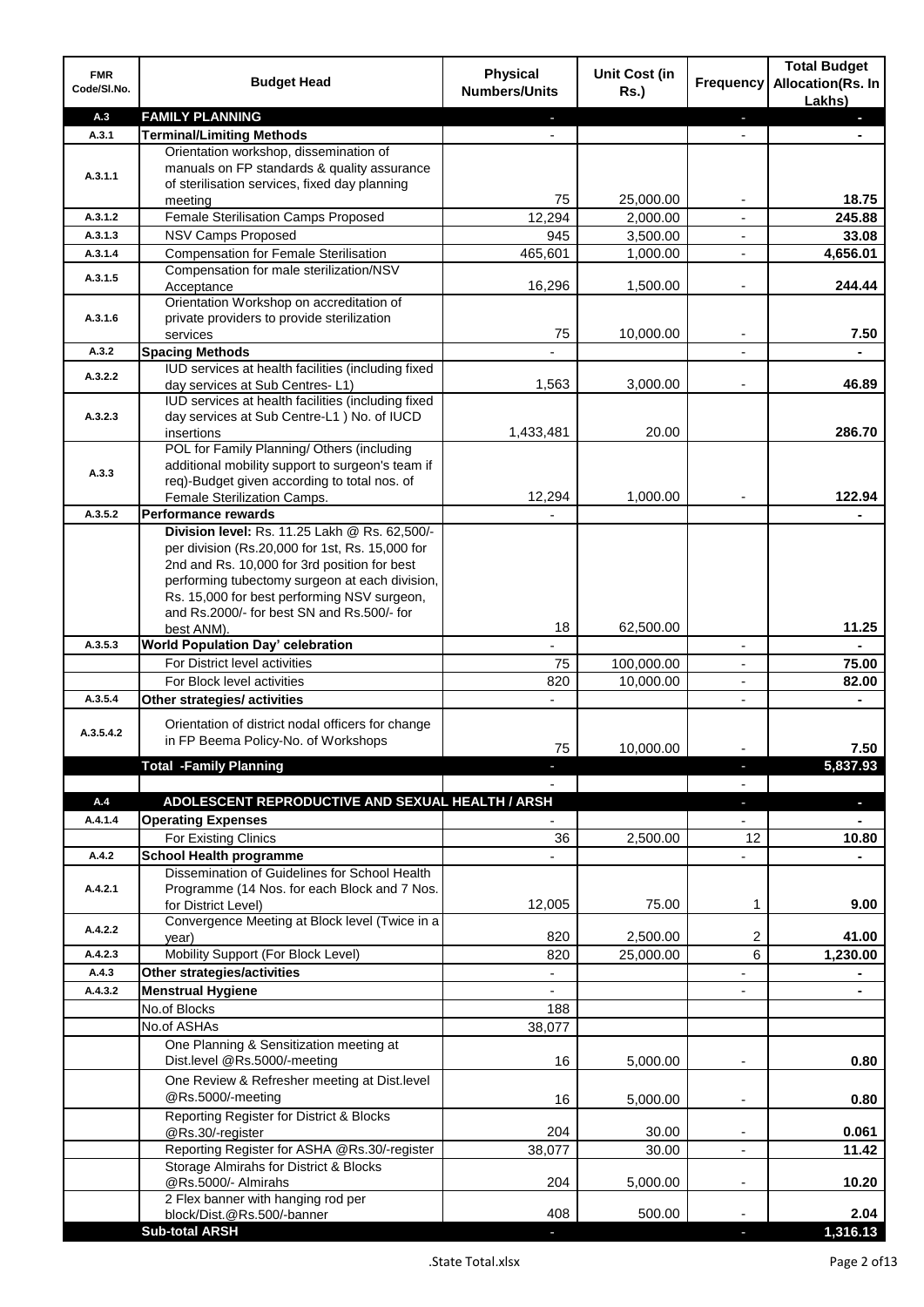| <b>FMR</b>  |                                                                            | <b>Physical</b>          | <b>Unit Cost (in</b> |                          | <b>Total Budget</b>      |
|-------------|----------------------------------------------------------------------------|--------------------------|----------------------|--------------------------|--------------------------|
| Code/SI.No. | <b>Budget Head</b>                                                         | <b>Numbers/Units</b>     | <b>Rs.)</b>          | Frequency                | <b>Allocation(Rs. In</b> |
|             |                                                                            |                          |                      |                          | Lakhs)                   |
| A.5         |                                                                            |                          |                      |                          | $\blacksquare$           |
| A.5.2       | <b>URBAN RCH (focus on Urban slums)</b><br>Human Resource for Urban Health | r.                       |                      | ٠                        | U                        |
| A.5.2.1     | Doctors/Mos                                                                |                          |                      |                          |                          |
| A.5.2.4     | <b>ANM</b>                                                                 | 229                      | 36,000.00            | 6<br>6                   | 494.64                   |
| A.5.2.5     | <b>Staff Nurse</b>                                                         | 229                      | 9,900.00             | 6                        | 136.03                   |
| A.5.2.12    | Sweeper cum Choukidar                                                      | 229                      | 16,500.00            | 6                        | 226.71                   |
| A.5.3       | Operating expenses for UHP and UHC                                         | 229                      | 4,950.00             |                          | 68.01                    |
|             | Rent @7000/Month/Centre                                                    |                          |                      |                          | $\blacksquare$           |
|             |                                                                            | 229                      | 7,000.00             | 6                        | 96.18                    |
|             | Telephone Bills @ 1000/Month/Centre                                        | 229                      | 1,000.00             | 6                        | 13.74                    |
|             | Electricity Bills @ 1500/Month/Centre                                      | 229                      | 1,500.00             | 6                        | 20.61                    |
|             | Contingency @ 500/Month/Centre                                             | 229                      | 500.00               | 6                        | 6.87                     |
|             | <b>Total- Urban Health</b>                                                 | ä,                       |                      | J,                       | 1,062.79                 |
|             |                                                                            | $\blacksquare$           |                      | $\blacksquare$           | $\blacksquare$           |
| A.7         | <b>PNDT Activities</b>                                                     | $\blacksquare$           |                      | ٠                        | a,                       |
| A.7.1       | <b>Support to PC-PNDT Cells</b>                                            | $\blacksquare$           |                      | $\blacksquare$           |                          |
|             | <b>Divisional Level</b>                                                    | $\overline{\phantom{a}}$ |                      |                          | ÷.                       |
|             | Remuneration of Data Assistant (At Each<br>Division PC-PNDT Cell)          | 18                       | 17,000.00            | 12                       | 36.72                    |
|             | Contingency for the operation of cell @                                    |                          |                      |                          |                          |
|             | Rs.20000/-                                                                 | 18                       | 20,000.00            | 1                        | 3.60                     |
|             | One time office setup cost @ Rs.100000/-                                   | 18                       | 100,000.00           | 1                        | 18.00                    |
|             | <b>District Level</b>                                                      | ٠                        |                      |                          |                          |
|             | Remuneration of Data Entry Operator (At Each<br>District PC-PNDT Cell)     | 75                       | 10,000.00            | 12                       | 90.00                    |
|             | Contingency for the operation of cell @                                    |                          |                      |                          |                          |
|             | Rs.20000/-                                                                 | 75                       | 20,000.00            | 1                        | 15.00                    |
|             | One time office setup cost @ Rs. 50000/-                                   | 75                       | 50,000.00            | $\mathbf{1}$             | 37.50                    |
| A.7.2       | <b>Other PNDT activities</b>                                               |                          |                      |                          |                          |
|             | Visit of division level inspection committees (                            |                          |                      |                          |                          |
| A.7.2.3     | TA/DA of Additional Director will be incurred                              |                          |                      |                          |                          |
|             | from this amount) @ Rs.30000 for 10 visit in a                             |                          |                      |                          |                          |
|             | year                                                                       | 18                       | 3,000.00             | 10                       | 5.40                     |
|             | Orientation of members of the district advisory                            |                          |                      |                          |                          |
| A.7.2.8     | committees at Division Levels (No. of                                      | 18                       |                      | 1                        | 4.50                     |
|             | Workshops)                                                                 |                          | 25,000.00            |                          |                          |
| A.7.2.10    | District Level Sensitization (No. of Workshops)                            | 75                       | 10,000.00            | 1                        | 7.50                     |
|             | <b>Total-PC-PNDT</b>                                                       | ٠                        |                      | ÷.                       | 218.22                   |
|             |                                                                            |                          |                      |                          |                          |
| A.8         | <b>Human Resources</b>                                                     | ٠                        |                      | ٠                        | ٠                        |
| A.8.1       | <b>Contractual Staff &amp; Services</b>                                    | $\overline{\phantom{a}}$ |                      | $\overline{\phantom{a}}$ |                          |
| A.8.1.1.1.f | Honoraria for ANMs at Sub Centres                                          | 4,587                    | 10,000.00            | 6                        | 2,752.20                 |
| A.8.1.1.2.f | Honoraria for Staff Nurses -SNCU                                           | 216                      | 16,500.00            | 6                        | 213.84                   |
| A.8.1.1.2.f | Honoraria for Staff Nurses -NRC                                            | 97                       | 16,500.00            | 6                        | 96.03                    |
| A.8.1.2.1   | Honoraria for Laboratory Technicians                                       | 209                      | 11,880.00            | 6                        | 148.98                   |
| A.8.1.3.5.d | Honoraria for Paediatricians- Child Health                                 | 57                       | 48,000.00            | 6                        | 164.16                   |
| A.8.1.3.7   | Honoraria for Dental Doctors                                               | 73                       | 35,000.00            | 6                        | 153.30                   |
|             | Honoraria for M.O.(Training Coordinators for                               |                          |                      |                          |                          |
| A.8.1.5.8   | training NRCs/SNCUs)                                                       | 5                        | 36,000.00            | 6                        | 10.80                    |
| A.8.1.7.2   | Honoraria for X-Ray Technicians                                            | 89                       | 11,800.00            | 6                        | 63.01                    |
| A.8.1.7.4   | <b>School Health Teams (Exclusively for SH)</b>                            | ٠                        |                      |                          | ۰                        |
| A.8.1.7.4.a | <b>Honoraria for Medical Officers</b>                                      | ٠                        |                      | $\blacksquare$           | $\blacksquare$           |
|             | No. of MBBS Doctors-Existing                                               | 199                      | 36,000.00            | 6                        | 429.84                   |
|             | No. of MBBS Doctors-New                                                    | 621                      | 36,000.00            | 2                        | 447.12                   |
|             | No. of BDS Doctors-Existing                                                | 484                      | 35,000.00            | 6                        | 1,016.40                 |
|             | No. of AYUSH Doctors-Existing                                              | 661                      | 24,000.00            | 6                        | 951.84                   |
|             | No. of AYUSH Doctors-New                                                   | 979                      | 24,000.00            | 2                        | 469.92                   |
| A.8.1.7.4.b | <b>Honoraria for Physiotherapists</b>                                      | 295                      | 11,880.00            | 6                        | 210.28                   |
| A.8.1.7.4.c | <b>Honoraria for Dental Hygienists</b>                                     | 103                      | 11,880.00            | 6                        | 73.42                    |
| A.8.1.7.4.d | <b>Honoraria for Ophthalmic Assistants</b>                                 | 961                      | 11,880.00            | 6                        | 685.00                   |
| A.8.1.7.4.e | Honoraria for Staff Nurses/GNMs-Existing                                   | 852                      | 16,500.00            | 6                        | 843.48                   |
|             | Honoraria for Staff Nurses/GNMs-New                                        | 63                       | 16,500.00            | 2                        | 20.79                    |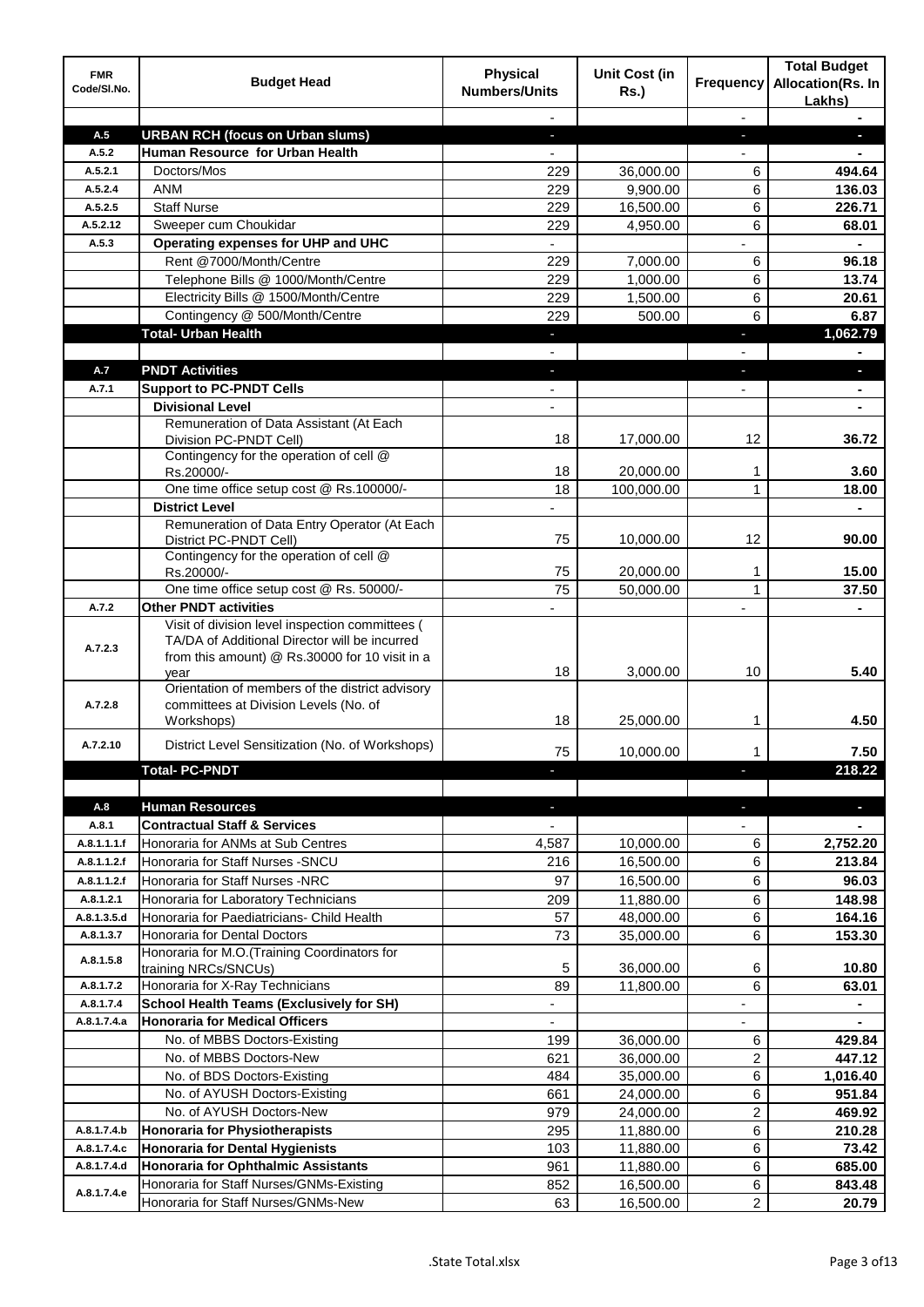| Honoraria for ANMs-Existing<br>6<br>252.60<br>10,000.00<br>421<br>A.8.1.7.4.g<br>Honoraria for ANMs-New<br>2<br>304<br>10,000.00<br>60.80<br>Honoraria for FP Counsellors(@ Rs.9300/-<br>(Rs.9000/-Honoraria and 300/-for<br>A.8.1.7.5.1<br>290<br>161.82<br>9,300.00<br>6<br>communication support)<br>6<br><b>Honoraria for ARSH Counsellors</b><br>A.8.1.7.5.2<br>36<br>12,000.00<br>25.92<br>6<br><b>Honoraria for Nutritionist-NRC</b><br>A.8.1.7.5.4<br>26<br>15.000.00<br>23.40<br>Honoraria for Staff under Routine Immunization<br>12<br>16,500.00<br>6<br>11.88<br>Refrigerator Mechanics-District Level<br>6<br>Cold Chain Handlers-District Level<br>75<br>44.55<br>9,900.00<br>A.8.1.7.7<br>6<br>Vaccine Store Keepers-Division Level<br>9<br>11.88<br>22,000.00<br>9<br>6<br>Refrigerator Mechanics-Division Level<br>16,500.00<br>8.91<br>5<br>6<br>Vaccine Van Drivers-Division Level<br>16,500.00<br>4.95<br>6<br>Cold Chain Handlers-Division Level<br>18<br>9,900.00<br>10.69<br>6<br>120<br>A.8.1.9<br>Honoraria for Data Entry Operators<br>8,800.00<br>63.36<br><b>Honoraria for Caretakers-NRC</b><br>6<br>26<br>4,000.00<br>6.24<br>A.8.1.11.f<br>6<br><b>Honoraria for Cooks-NRC</b><br>7.80<br>A.8.1.11.f<br>26<br>5,000.00<br>9,445.20<br><b>TOTAL - HUMAN RESOURCE</b><br>ı<br>A.9<br><b>TRAINING</b><br>$\blacksquare$<br>$\blacksquare$<br>$\overline{\phantom{a}}$<br>$\blacksquare$<br>$\blacksquare$<br>A.9.3<br><b>Maternal Health Training</b><br>÷<br>$\blacksquare$<br>D.<br><b>Skilled Attendance at Birth / SBA</b><br>A.9.3.1<br>٠<br>Setting up of SBA Training Centres<br>72<br>A.9.3.1.1<br>25,000.00<br>18.00<br><b>Training of Staff Nurses in SBA</b><br>٠<br>A.9.3.1.4<br>Total Batches to be conducted (4 Per Batch)@<br>448<br>462.78<br>103,300.00<br>Rs.103300/ Batch<br>A.9.3.4<br><b>Safe Abortion Services Training</b><br>$\overline{a}$<br>Training of Medical Officers in safe abortion<br>A.9.3.4.2<br>Total Batches to be conducted @ Rs.52000<br>20<br>52,000.00<br>10.40<br>/batch<br>RTI / STI Training<br>A.9.3.5<br>$\overline{\phantom{0}}$<br>$\overline{\phantom{a}}$<br><b>Training of Medical Officers in RTI/STI</b><br>$\overline{\phantom{0}}$<br>$\blacksquare$<br>$\overline{\phantom{a}}$<br>A.9.3.5.3<br>Total Batches to be conducted @ Rs.72600<br>72,600.00<br>76.23<br>105<br>/batch<br>Sub Total - Maternal Health Training<br>567.41<br>A.9.5<br><b>Child Health Training</b><br>J,<br><b>F-IMNCI Training for Medical Officers</b><br>A.9.5.2.2<br><b>Total Training Load</b><br>480<br>÷,<br><b>Batch Size/Participants</b><br>16<br>No. of Batches<br>30<br>212,900.00<br>63.87<br>÷.<br>Total Batches to be observed(25% of organized<br>10<br>7,500.00<br>0.75<br>batches)<br><b>F-IMNCI Training for Staff Nurses</b><br>A.9.5.2.3<br>$\blacksquare$<br><b>Total Training Load</b><br>384<br><b>Batch Size/Participants</b><br>32<br>No. of Batches<br>24<br>206,900.00<br>49.66<br>Total Batches to be observed(25% of organized<br>8<br>7,500.00<br>0.60<br>batches)<br>IMNCI Plus(CCSP)-10 Days TOT for Physicians<br>A.9.5.5.2.a<br>٠<br><b>Total Training Load</b><br>576<br><b>Batch Size/Participants</b><br>24<br>No. of Batches<br>138.31<br>24<br>576,300.00<br>Total Batches to be observed(25% of organized<br>5<br>11,000.00<br>0.55<br>batches)<br>Sub Total- Child Health Training<br>253.74 | <b>FMR</b><br>Code/SI.No. | <b>Budget Head</b> | <b>Physical</b><br><b>Numbers/Units</b> | <b>Unit Cost (in</b><br><b>Rs.)</b> | Frequency | <b>Total Budget</b><br><b>Allocation(Rs. In</b> |
|-----------------------------------------------------------------------------------------------------------------------------------------------------------------------------------------------------------------------------------------------------------------------------------------------------------------------------------------------------------------------------------------------------------------------------------------------------------------------------------------------------------------------------------------------------------------------------------------------------------------------------------------------------------------------------------------------------------------------------------------------------------------------------------------------------------------------------------------------------------------------------------------------------------------------------------------------------------------------------------------------------------------------------------------------------------------------------------------------------------------------------------------------------------------------------------------------------------------------------------------------------------------------------------------------------------------------------------------------------------------------------------------------------------------------------------------------------------------------------------------------------------------------------------------------------------------------------------------------------------------------------------------------------------------------------------------------------------------------------------------------------------------------------------------------------------------------------------------------------------------------------------------------------------------------------------------------------------------------------------------------------------------------------------------------------------------------------------------------------------------------------------------------------------------------------------------------------------------------------------------------------------------------------------------------------------------------------------------------------------------------------------------------------------------------------------------------------------------------------------------------------------------------------------------------------------------------------------------------------------------------------------------------------------------------------------------------------------------------------------------------------------------------------------------------------------------------------------------------------------------------------------------------------------------------------------------------------------------------------------------------------------------------------------------------------------------------------------------------------------------------------------------------------------------------------------------------------------------------------------------------------------------------------------------------------------------------------------------------------------------------------------------------------|---------------------------|--------------------|-----------------------------------------|-------------------------------------|-----------|-------------------------------------------------|
|                                                                                                                                                                                                                                                                                                                                                                                                                                                                                                                                                                                                                                                                                                                                                                                                                                                                                                                                                                                                                                                                                                                                                                                                                                                                                                                                                                                                                                                                                                                                                                                                                                                                                                                                                                                                                                                                                                                                                                                                                                                                                                                                                                                                                                                                                                                                                                                                                                                                                                                                                                                                                                                                                                                                                                                                                                                                                                                                                                                                                                                                                                                                                                                                                                                                                                                                                                                                     |                           |                    |                                         |                                     |           | Lakhs)                                          |
|                                                                                                                                                                                                                                                                                                                                                                                                                                                                                                                                                                                                                                                                                                                                                                                                                                                                                                                                                                                                                                                                                                                                                                                                                                                                                                                                                                                                                                                                                                                                                                                                                                                                                                                                                                                                                                                                                                                                                                                                                                                                                                                                                                                                                                                                                                                                                                                                                                                                                                                                                                                                                                                                                                                                                                                                                                                                                                                                                                                                                                                                                                                                                                                                                                                                                                                                                                                                     |                           |                    |                                         |                                     |           |                                                 |
|                                                                                                                                                                                                                                                                                                                                                                                                                                                                                                                                                                                                                                                                                                                                                                                                                                                                                                                                                                                                                                                                                                                                                                                                                                                                                                                                                                                                                                                                                                                                                                                                                                                                                                                                                                                                                                                                                                                                                                                                                                                                                                                                                                                                                                                                                                                                                                                                                                                                                                                                                                                                                                                                                                                                                                                                                                                                                                                                                                                                                                                                                                                                                                                                                                                                                                                                                                                                     |                           |                    |                                         |                                     |           |                                                 |
|                                                                                                                                                                                                                                                                                                                                                                                                                                                                                                                                                                                                                                                                                                                                                                                                                                                                                                                                                                                                                                                                                                                                                                                                                                                                                                                                                                                                                                                                                                                                                                                                                                                                                                                                                                                                                                                                                                                                                                                                                                                                                                                                                                                                                                                                                                                                                                                                                                                                                                                                                                                                                                                                                                                                                                                                                                                                                                                                                                                                                                                                                                                                                                                                                                                                                                                                                                                                     |                           |                    |                                         |                                     |           |                                                 |
|                                                                                                                                                                                                                                                                                                                                                                                                                                                                                                                                                                                                                                                                                                                                                                                                                                                                                                                                                                                                                                                                                                                                                                                                                                                                                                                                                                                                                                                                                                                                                                                                                                                                                                                                                                                                                                                                                                                                                                                                                                                                                                                                                                                                                                                                                                                                                                                                                                                                                                                                                                                                                                                                                                                                                                                                                                                                                                                                                                                                                                                                                                                                                                                                                                                                                                                                                                                                     |                           |                    |                                         |                                     |           |                                                 |
|                                                                                                                                                                                                                                                                                                                                                                                                                                                                                                                                                                                                                                                                                                                                                                                                                                                                                                                                                                                                                                                                                                                                                                                                                                                                                                                                                                                                                                                                                                                                                                                                                                                                                                                                                                                                                                                                                                                                                                                                                                                                                                                                                                                                                                                                                                                                                                                                                                                                                                                                                                                                                                                                                                                                                                                                                                                                                                                                                                                                                                                                                                                                                                                                                                                                                                                                                                                                     |                           |                    |                                         |                                     |           |                                                 |
|                                                                                                                                                                                                                                                                                                                                                                                                                                                                                                                                                                                                                                                                                                                                                                                                                                                                                                                                                                                                                                                                                                                                                                                                                                                                                                                                                                                                                                                                                                                                                                                                                                                                                                                                                                                                                                                                                                                                                                                                                                                                                                                                                                                                                                                                                                                                                                                                                                                                                                                                                                                                                                                                                                                                                                                                                                                                                                                                                                                                                                                                                                                                                                                                                                                                                                                                                                                                     |                           |                    |                                         |                                     |           |                                                 |
|                                                                                                                                                                                                                                                                                                                                                                                                                                                                                                                                                                                                                                                                                                                                                                                                                                                                                                                                                                                                                                                                                                                                                                                                                                                                                                                                                                                                                                                                                                                                                                                                                                                                                                                                                                                                                                                                                                                                                                                                                                                                                                                                                                                                                                                                                                                                                                                                                                                                                                                                                                                                                                                                                                                                                                                                                                                                                                                                                                                                                                                                                                                                                                                                                                                                                                                                                                                                     |                           |                    |                                         |                                     |           |                                                 |
|                                                                                                                                                                                                                                                                                                                                                                                                                                                                                                                                                                                                                                                                                                                                                                                                                                                                                                                                                                                                                                                                                                                                                                                                                                                                                                                                                                                                                                                                                                                                                                                                                                                                                                                                                                                                                                                                                                                                                                                                                                                                                                                                                                                                                                                                                                                                                                                                                                                                                                                                                                                                                                                                                                                                                                                                                                                                                                                                                                                                                                                                                                                                                                                                                                                                                                                                                                                                     |                           |                    |                                         |                                     |           |                                                 |
|                                                                                                                                                                                                                                                                                                                                                                                                                                                                                                                                                                                                                                                                                                                                                                                                                                                                                                                                                                                                                                                                                                                                                                                                                                                                                                                                                                                                                                                                                                                                                                                                                                                                                                                                                                                                                                                                                                                                                                                                                                                                                                                                                                                                                                                                                                                                                                                                                                                                                                                                                                                                                                                                                                                                                                                                                                                                                                                                                                                                                                                                                                                                                                                                                                                                                                                                                                                                     |                           |                    |                                         |                                     |           |                                                 |
|                                                                                                                                                                                                                                                                                                                                                                                                                                                                                                                                                                                                                                                                                                                                                                                                                                                                                                                                                                                                                                                                                                                                                                                                                                                                                                                                                                                                                                                                                                                                                                                                                                                                                                                                                                                                                                                                                                                                                                                                                                                                                                                                                                                                                                                                                                                                                                                                                                                                                                                                                                                                                                                                                                                                                                                                                                                                                                                                                                                                                                                                                                                                                                                                                                                                                                                                                                                                     |                           |                    |                                         |                                     |           |                                                 |
|                                                                                                                                                                                                                                                                                                                                                                                                                                                                                                                                                                                                                                                                                                                                                                                                                                                                                                                                                                                                                                                                                                                                                                                                                                                                                                                                                                                                                                                                                                                                                                                                                                                                                                                                                                                                                                                                                                                                                                                                                                                                                                                                                                                                                                                                                                                                                                                                                                                                                                                                                                                                                                                                                                                                                                                                                                                                                                                                                                                                                                                                                                                                                                                                                                                                                                                                                                                                     |                           |                    |                                         |                                     |           |                                                 |
|                                                                                                                                                                                                                                                                                                                                                                                                                                                                                                                                                                                                                                                                                                                                                                                                                                                                                                                                                                                                                                                                                                                                                                                                                                                                                                                                                                                                                                                                                                                                                                                                                                                                                                                                                                                                                                                                                                                                                                                                                                                                                                                                                                                                                                                                                                                                                                                                                                                                                                                                                                                                                                                                                                                                                                                                                                                                                                                                                                                                                                                                                                                                                                                                                                                                                                                                                                                                     |                           |                    |                                         |                                     |           |                                                 |
|                                                                                                                                                                                                                                                                                                                                                                                                                                                                                                                                                                                                                                                                                                                                                                                                                                                                                                                                                                                                                                                                                                                                                                                                                                                                                                                                                                                                                                                                                                                                                                                                                                                                                                                                                                                                                                                                                                                                                                                                                                                                                                                                                                                                                                                                                                                                                                                                                                                                                                                                                                                                                                                                                                                                                                                                                                                                                                                                                                                                                                                                                                                                                                                                                                                                                                                                                                                                     |                           |                    |                                         |                                     |           |                                                 |
|                                                                                                                                                                                                                                                                                                                                                                                                                                                                                                                                                                                                                                                                                                                                                                                                                                                                                                                                                                                                                                                                                                                                                                                                                                                                                                                                                                                                                                                                                                                                                                                                                                                                                                                                                                                                                                                                                                                                                                                                                                                                                                                                                                                                                                                                                                                                                                                                                                                                                                                                                                                                                                                                                                                                                                                                                                                                                                                                                                                                                                                                                                                                                                                                                                                                                                                                                                                                     |                           |                    |                                         |                                     |           |                                                 |
|                                                                                                                                                                                                                                                                                                                                                                                                                                                                                                                                                                                                                                                                                                                                                                                                                                                                                                                                                                                                                                                                                                                                                                                                                                                                                                                                                                                                                                                                                                                                                                                                                                                                                                                                                                                                                                                                                                                                                                                                                                                                                                                                                                                                                                                                                                                                                                                                                                                                                                                                                                                                                                                                                                                                                                                                                                                                                                                                                                                                                                                                                                                                                                                                                                                                                                                                                                                                     |                           |                    |                                         |                                     |           |                                                 |
|                                                                                                                                                                                                                                                                                                                                                                                                                                                                                                                                                                                                                                                                                                                                                                                                                                                                                                                                                                                                                                                                                                                                                                                                                                                                                                                                                                                                                                                                                                                                                                                                                                                                                                                                                                                                                                                                                                                                                                                                                                                                                                                                                                                                                                                                                                                                                                                                                                                                                                                                                                                                                                                                                                                                                                                                                                                                                                                                                                                                                                                                                                                                                                                                                                                                                                                                                                                                     |                           |                    |                                         |                                     |           |                                                 |
|                                                                                                                                                                                                                                                                                                                                                                                                                                                                                                                                                                                                                                                                                                                                                                                                                                                                                                                                                                                                                                                                                                                                                                                                                                                                                                                                                                                                                                                                                                                                                                                                                                                                                                                                                                                                                                                                                                                                                                                                                                                                                                                                                                                                                                                                                                                                                                                                                                                                                                                                                                                                                                                                                                                                                                                                                                                                                                                                                                                                                                                                                                                                                                                                                                                                                                                                                                                                     |                           |                    |                                         |                                     |           |                                                 |
|                                                                                                                                                                                                                                                                                                                                                                                                                                                                                                                                                                                                                                                                                                                                                                                                                                                                                                                                                                                                                                                                                                                                                                                                                                                                                                                                                                                                                                                                                                                                                                                                                                                                                                                                                                                                                                                                                                                                                                                                                                                                                                                                                                                                                                                                                                                                                                                                                                                                                                                                                                                                                                                                                                                                                                                                                                                                                                                                                                                                                                                                                                                                                                                                                                                                                                                                                                                                     |                           |                    |                                         |                                     |           |                                                 |
|                                                                                                                                                                                                                                                                                                                                                                                                                                                                                                                                                                                                                                                                                                                                                                                                                                                                                                                                                                                                                                                                                                                                                                                                                                                                                                                                                                                                                                                                                                                                                                                                                                                                                                                                                                                                                                                                                                                                                                                                                                                                                                                                                                                                                                                                                                                                                                                                                                                                                                                                                                                                                                                                                                                                                                                                                                                                                                                                                                                                                                                                                                                                                                                                                                                                                                                                                                                                     |                           |                    |                                         |                                     |           |                                                 |
|                                                                                                                                                                                                                                                                                                                                                                                                                                                                                                                                                                                                                                                                                                                                                                                                                                                                                                                                                                                                                                                                                                                                                                                                                                                                                                                                                                                                                                                                                                                                                                                                                                                                                                                                                                                                                                                                                                                                                                                                                                                                                                                                                                                                                                                                                                                                                                                                                                                                                                                                                                                                                                                                                                                                                                                                                                                                                                                                                                                                                                                                                                                                                                                                                                                                                                                                                                                                     |                           |                    |                                         |                                     |           |                                                 |
|                                                                                                                                                                                                                                                                                                                                                                                                                                                                                                                                                                                                                                                                                                                                                                                                                                                                                                                                                                                                                                                                                                                                                                                                                                                                                                                                                                                                                                                                                                                                                                                                                                                                                                                                                                                                                                                                                                                                                                                                                                                                                                                                                                                                                                                                                                                                                                                                                                                                                                                                                                                                                                                                                                                                                                                                                                                                                                                                                                                                                                                                                                                                                                                                                                                                                                                                                                                                     |                           |                    |                                         |                                     |           |                                                 |
|                                                                                                                                                                                                                                                                                                                                                                                                                                                                                                                                                                                                                                                                                                                                                                                                                                                                                                                                                                                                                                                                                                                                                                                                                                                                                                                                                                                                                                                                                                                                                                                                                                                                                                                                                                                                                                                                                                                                                                                                                                                                                                                                                                                                                                                                                                                                                                                                                                                                                                                                                                                                                                                                                                                                                                                                                                                                                                                                                                                                                                                                                                                                                                                                                                                                                                                                                                                                     |                           |                    |                                         |                                     |           |                                                 |
|                                                                                                                                                                                                                                                                                                                                                                                                                                                                                                                                                                                                                                                                                                                                                                                                                                                                                                                                                                                                                                                                                                                                                                                                                                                                                                                                                                                                                                                                                                                                                                                                                                                                                                                                                                                                                                                                                                                                                                                                                                                                                                                                                                                                                                                                                                                                                                                                                                                                                                                                                                                                                                                                                                                                                                                                                                                                                                                                                                                                                                                                                                                                                                                                                                                                                                                                                                                                     |                           |                    |                                         |                                     |           |                                                 |
|                                                                                                                                                                                                                                                                                                                                                                                                                                                                                                                                                                                                                                                                                                                                                                                                                                                                                                                                                                                                                                                                                                                                                                                                                                                                                                                                                                                                                                                                                                                                                                                                                                                                                                                                                                                                                                                                                                                                                                                                                                                                                                                                                                                                                                                                                                                                                                                                                                                                                                                                                                                                                                                                                                                                                                                                                                                                                                                                                                                                                                                                                                                                                                                                                                                                                                                                                                                                     |                           |                    |                                         |                                     |           |                                                 |
|                                                                                                                                                                                                                                                                                                                                                                                                                                                                                                                                                                                                                                                                                                                                                                                                                                                                                                                                                                                                                                                                                                                                                                                                                                                                                                                                                                                                                                                                                                                                                                                                                                                                                                                                                                                                                                                                                                                                                                                                                                                                                                                                                                                                                                                                                                                                                                                                                                                                                                                                                                                                                                                                                                                                                                                                                                                                                                                                                                                                                                                                                                                                                                                                                                                                                                                                                                                                     |                           |                    |                                         |                                     |           |                                                 |
|                                                                                                                                                                                                                                                                                                                                                                                                                                                                                                                                                                                                                                                                                                                                                                                                                                                                                                                                                                                                                                                                                                                                                                                                                                                                                                                                                                                                                                                                                                                                                                                                                                                                                                                                                                                                                                                                                                                                                                                                                                                                                                                                                                                                                                                                                                                                                                                                                                                                                                                                                                                                                                                                                                                                                                                                                                                                                                                                                                                                                                                                                                                                                                                                                                                                                                                                                                                                     |                           |                    |                                         |                                     |           |                                                 |
|                                                                                                                                                                                                                                                                                                                                                                                                                                                                                                                                                                                                                                                                                                                                                                                                                                                                                                                                                                                                                                                                                                                                                                                                                                                                                                                                                                                                                                                                                                                                                                                                                                                                                                                                                                                                                                                                                                                                                                                                                                                                                                                                                                                                                                                                                                                                                                                                                                                                                                                                                                                                                                                                                                                                                                                                                                                                                                                                                                                                                                                                                                                                                                                                                                                                                                                                                                                                     |                           |                    |                                         |                                     |           |                                                 |
|                                                                                                                                                                                                                                                                                                                                                                                                                                                                                                                                                                                                                                                                                                                                                                                                                                                                                                                                                                                                                                                                                                                                                                                                                                                                                                                                                                                                                                                                                                                                                                                                                                                                                                                                                                                                                                                                                                                                                                                                                                                                                                                                                                                                                                                                                                                                                                                                                                                                                                                                                                                                                                                                                                                                                                                                                                                                                                                                                                                                                                                                                                                                                                                                                                                                                                                                                                                                     |                           |                    |                                         |                                     |           |                                                 |
|                                                                                                                                                                                                                                                                                                                                                                                                                                                                                                                                                                                                                                                                                                                                                                                                                                                                                                                                                                                                                                                                                                                                                                                                                                                                                                                                                                                                                                                                                                                                                                                                                                                                                                                                                                                                                                                                                                                                                                                                                                                                                                                                                                                                                                                                                                                                                                                                                                                                                                                                                                                                                                                                                                                                                                                                                                                                                                                                                                                                                                                                                                                                                                                                                                                                                                                                                                                                     |                           |                    |                                         |                                     |           |                                                 |
|                                                                                                                                                                                                                                                                                                                                                                                                                                                                                                                                                                                                                                                                                                                                                                                                                                                                                                                                                                                                                                                                                                                                                                                                                                                                                                                                                                                                                                                                                                                                                                                                                                                                                                                                                                                                                                                                                                                                                                                                                                                                                                                                                                                                                                                                                                                                                                                                                                                                                                                                                                                                                                                                                                                                                                                                                                                                                                                                                                                                                                                                                                                                                                                                                                                                                                                                                                                                     |                           |                    |                                         |                                     |           |                                                 |
|                                                                                                                                                                                                                                                                                                                                                                                                                                                                                                                                                                                                                                                                                                                                                                                                                                                                                                                                                                                                                                                                                                                                                                                                                                                                                                                                                                                                                                                                                                                                                                                                                                                                                                                                                                                                                                                                                                                                                                                                                                                                                                                                                                                                                                                                                                                                                                                                                                                                                                                                                                                                                                                                                                                                                                                                                                                                                                                                                                                                                                                                                                                                                                                                                                                                                                                                                                                                     |                           |                    |                                         |                                     |           |                                                 |
|                                                                                                                                                                                                                                                                                                                                                                                                                                                                                                                                                                                                                                                                                                                                                                                                                                                                                                                                                                                                                                                                                                                                                                                                                                                                                                                                                                                                                                                                                                                                                                                                                                                                                                                                                                                                                                                                                                                                                                                                                                                                                                                                                                                                                                                                                                                                                                                                                                                                                                                                                                                                                                                                                                                                                                                                                                                                                                                                                                                                                                                                                                                                                                                                                                                                                                                                                                                                     |                           |                    |                                         |                                     |           |                                                 |
|                                                                                                                                                                                                                                                                                                                                                                                                                                                                                                                                                                                                                                                                                                                                                                                                                                                                                                                                                                                                                                                                                                                                                                                                                                                                                                                                                                                                                                                                                                                                                                                                                                                                                                                                                                                                                                                                                                                                                                                                                                                                                                                                                                                                                                                                                                                                                                                                                                                                                                                                                                                                                                                                                                                                                                                                                                                                                                                                                                                                                                                                                                                                                                                                                                                                                                                                                                                                     |                           |                    |                                         |                                     |           |                                                 |
|                                                                                                                                                                                                                                                                                                                                                                                                                                                                                                                                                                                                                                                                                                                                                                                                                                                                                                                                                                                                                                                                                                                                                                                                                                                                                                                                                                                                                                                                                                                                                                                                                                                                                                                                                                                                                                                                                                                                                                                                                                                                                                                                                                                                                                                                                                                                                                                                                                                                                                                                                                                                                                                                                                                                                                                                                                                                                                                                                                                                                                                                                                                                                                                                                                                                                                                                                                                                     |                           |                    |                                         |                                     |           |                                                 |
|                                                                                                                                                                                                                                                                                                                                                                                                                                                                                                                                                                                                                                                                                                                                                                                                                                                                                                                                                                                                                                                                                                                                                                                                                                                                                                                                                                                                                                                                                                                                                                                                                                                                                                                                                                                                                                                                                                                                                                                                                                                                                                                                                                                                                                                                                                                                                                                                                                                                                                                                                                                                                                                                                                                                                                                                                                                                                                                                                                                                                                                                                                                                                                                                                                                                                                                                                                                                     |                           |                    |                                         |                                     |           |                                                 |
|                                                                                                                                                                                                                                                                                                                                                                                                                                                                                                                                                                                                                                                                                                                                                                                                                                                                                                                                                                                                                                                                                                                                                                                                                                                                                                                                                                                                                                                                                                                                                                                                                                                                                                                                                                                                                                                                                                                                                                                                                                                                                                                                                                                                                                                                                                                                                                                                                                                                                                                                                                                                                                                                                                                                                                                                                                                                                                                                                                                                                                                                                                                                                                                                                                                                                                                                                                                                     |                           |                    |                                         |                                     |           |                                                 |
|                                                                                                                                                                                                                                                                                                                                                                                                                                                                                                                                                                                                                                                                                                                                                                                                                                                                                                                                                                                                                                                                                                                                                                                                                                                                                                                                                                                                                                                                                                                                                                                                                                                                                                                                                                                                                                                                                                                                                                                                                                                                                                                                                                                                                                                                                                                                                                                                                                                                                                                                                                                                                                                                                                                                                                                                                                                                                                                                                                                                                                                                                                                                                                                                                                                                                                                                                                                                     |                           |                    |                                         |                                     |           |                                                 |
|                                                                                                                                                                                                                                                                                                                                                                                                                                                                                                                                                                                                                                                                                                                                                                                                                                                                                                                                                                                                                                                                                                                                                                                                                                                                                                                                                                                                                                                                                                                                                                                                                                                                                                                                                                                                                                                                                                                                                                                                                                                                                                                                                                                                                                                                                                                                                                                                                                                                                                                                                                                                                                                                                                                                                                                                                                                                                                                                                                                                                                                                                                                                                                                                                                                                                                                                                                                                     |                           |                    |                                         |                                     |           |                                                 |
|                                                                                                                                                                                                                                                                                                                                                                                                                                                                                                                                                                                                                                                                                                                                                                                                                                                                                                                                                                                                                                                                                                                                                                                                                                                                                                                                                                                                                                                                                                                                                                                                                                                                                                                                                                                                                                                                                                                                                                                                                                                                                                                                                                                                                                                                                                                                                                                                                                                                                                                                                                                                                                                                                                                                                                                                                                                                                                                                                                                                                                                                                                                                                                                                                                                                                                                                                                                                     |                           |                    |                                         |                                     |           |                                                 |
|                                                                                                                                                                                                                                                                                                                                                                                                                                                                                                                                                                                                                                                                                                                                                                                                                                                                                                                                                                                                                                                                                                                                                                                                                                                                                                                                                                                                                                                                                                                                                                                                                                                                                                                                                                                                                                                                                                                                                                                                                                                                                                                                                                                                                                                                                                                                                                                                                                                                                                                                                                                                                                                                                                                                                                                                                                                                                                                                                                                                                                                                                                                                                                                                                                                                                                                                                                                                     |                           |                    |                                         |                                     |           |                                                 |
|                                                                                                                                                                                                                                                                                                                                                                                                                                                                                                                                                                                                                                                                                                                                                                                                                                                                                                                                                                                                                                                                                                                                                                                                                                                                                                                                                                                                                                                                                                                                                                                                                                                                                                                                                                                                                                                                                                                                                                                                                                                                                                                                                                                                                                                                                                                                                                                                                                                                                                                                                                                                                                                                                                                                                                                                                                                                                                                                                                                                                                                                                                                                                                                                                                                                                                                                                                                                     |                           |                    |                                         |                                     |           |                                                 |
|                                                                                                                                                                                                                                                                                                                                                                                                                                                                                                                                                                                                                                                                                                                                                                                                                                                                                                                                                                                                                                                                                                                                                                                                                                                                                                                                                                                                                                                                                                                                                                                                                                                                                                                                                                                                                                                                                                                                                                                                                                                                                                                                                                                                                                                                                                                                                                                                                                                                                                                                                                                                                                                                                                                                                                                                                                                                                                                                                                                                                                                                                                                                                                                                                                                                                                                                                                                                     |                           |                    |                                         |                                     |           |                                                 |
|                                                                                                                                                                                                                                                                                                                                                                                                                                                                                                                                                                                                                                                                                                                                                                                                                                                                                                                                                                                                                                                                                                                                                                                                                                                                                                                                                                                                                                                                                                                                                                                                                                                                                                                                                                                                                                                                                                                                                                                                                                                                                                                                                                                                                                                                                                                                                                                                                                                                                                                                                                                                                                                                                                                                                                                                                                                                                                                                                                                                                                                                                                                                                                                                                                                                                                                                                                                                     |                           |                    |                                         |                                     |           |                                                 |
|                                                                                                                                                                                                                                                                                                                                                                                                                                                                                                                                                                                                                                                                                                                                                                                                                                                                                                                                                                                                                                                                                                                                                                                                                                                                                                                                                                                                                                                                                                                                                                                                                                                                                                                                                                                                                                                                                                                                                                                                                                                                                                                                                                                                                                                                                                                                                                                                                                                                                                                                                                                                                                                                                                                                                                                                                                                                                                                                                                                                                                                                                                                                                                                                                                                                                                                                                                                                     |                           |                    |                                         |                                     |           |                                                 |
|                                                                                                                                                                                                                                                                                                                                                                                                                                                                                                                                                                                                                                                                                                                                                                                                                                                                                                                                                                                                                                                                                                                                                                                                                                                                                                                                                                                                                                                                                                                                                                                                                                                                                                                                                                                                                                                                                                                                                                                                                                                                                                                                                                                                                                                                                                                                                                                                                                                                                                                                                                                                                                                                                                                                                                                                                                                                                                                                                                                                                                                                                                                                                                                                                                                                                                                                                                                                     |                           |                    |                                         |                                     |           |                                                 |
|                                                                                                                                                                                                                                                                                                                                                                                                                                                                                                                                                                                                                                                                                                                                                                                                                                                                                                                                                                                                                                                                                                                                                                                                                                                                                                                                                                                                                                                                                                                                                                                                                                                                                                                                                                                                                                                                                                                                                                                                                                                                                                                                                                                                                                                                                                                                                                                                                                                                                                                                                                                                                                                                                                                                                                                                                                                                                                                                                                                                                                                                                                                                                                                                                                                                                                                                                                                                     |                           |                    |                                         |                                     |           |                                                 |
|                                                                                                                                                                                                                                                                                                                                                                                                                                                                                                                                                                                                                                                                                                                                                                                                                                                                                                                                                                                                                                                                                                                                                                                                                                                                                                                                                                                                                                                                                                                                                                                                                                                                                                                                                                                                                                                                                                                                                                                                                                                                                                                                                                                                                                                                                                                                                                                                                                                                                                                                                                                                                                                                                                                                                                                                                                                                                                                                                                                                                                                                                                                                                                                                                                                                                                                                                                                                     |                           |                    |                                         |                                     |           |                                                 |
|                                                                                                                                                                                                                                                                                                                                                                                                                                                                                                                                                                                                                                                                                                                                                                                                                                                                                                                                                                                                                                                                                                                                                                                                                                                                                                                                                                                                                                                                                                                                                                                                                                                                                                                                                                                                                                                                                                                                                                                                                                                                                                                                                                                                                                                                                                                                                                                                                                                                                                                                                                                                                                                                                                                                                                                                                                                                                                                                                                                                                                                                                                                                                                                                                                                                                                                                                                                                     |                           |                    |                                         |                                     |           |                                                 |
|                                                                                                                                                                                                                                                                                                                                                                                                                                                                                                                                                                                                                                                                                                                                                                                                                                                                                                                                                                                                                                                                                                                                                                                                                                                                                                                                                                                                                                                                                                                                                                                                                                                                                                                                                                                                                                                                                                                                                                                                                                                                                                                                                                                                                                                                                                                                                                                                                                                                                                                                                                                                                                                                                                                                                                                                                                                                                                                                                                                                                                                                                                                                                                                                                                                                                                                                                                                                     |                           |                    |                                         |                                     |           |                                                 |
|                                                                                                                                                                                                                                                                                                                                                                                                                                                                                                                                                                                                                                                                                                                                                                                                                                                                                                                                                                                                                                                                                                                                                                                                                                                                                                                                                                                                                                                                                                                                                                                                                                                                                                                                                                                                                                                                                                                                                                                                                                                                                                                                                                                                                                                                                                                                                                                                                                                                                                                                                                                                                                                                                                                                                                                                                                                                                                                                                                                                                                                                                                                                                                                                                                                                                                                                                                                                     |                           |                    |                                         |                                     |           |                                                 |
|                                                                                                                                                                                                                                                                                                                                                                                                                                                                                                                                                                                                                                                                                                                                                                                                                                                                                                                                                                                                                                                                                                                                                                                                                                                                                                                                                                                                                                                                                                                                                                                                                                                                                                                                                                                                                                                                                                                                                                                                                                                                                                                                                                                                                                                                                                                                                                                                                                                                                                                                                                                                                                                                                                                                                                                                                                                                                                                                                                                                                                                                                                                                                                                                                                                                                                                                                                                                     |                           |                    |                                         |                                     |           |                                                 |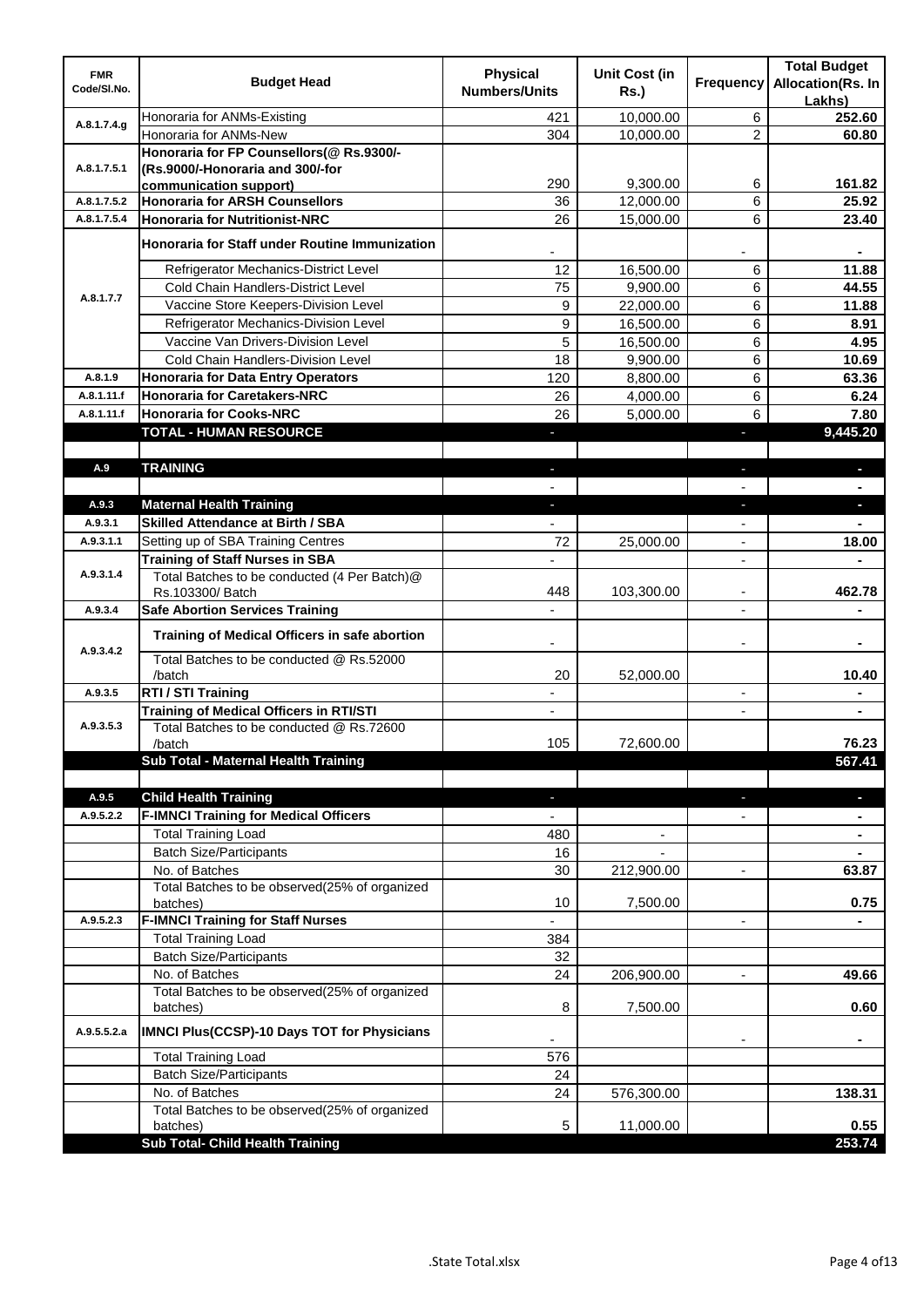| <b>FMR</b><br>Code/SI.No. | <b>Budget Head</b>                                                 | <b>Physical</b><br><b>Numbers/Units</b> | <b>Unit Cost (in</b><br><b>Rs.)</b> | Frequency | <b>Total Budget</b><br>Allocation(Rs. In<br>Lakhs) |
|---------------------------|--------------------------------------------------------------------|-----------------------------------------|-------------------------------------|-----------|----------------------------------------------------|
|                           |                                                                    |                                         |                                     |           |                                                    |
| A.9.7                     | Adolescent Reproductive and Sexual Health/<br><b>ARSH Training</b> |                                         |                                     |           |                                                    |
|                           | <b>ARSH training for ANMs/LHVs</b>                                 |                                         |                                     |           |                                                    |
| A.9.7.4                   | Total Batches to be conducted@ Rs.71000/<br>Batch                  | 225                                     | 71,000.00                           |           | 159.75                                             |
|                           | <b>Sub Total- ARSH Training</b>                                    |                                         |                                     |           | 159.75                                             |
|                           |                                                                    |                                         |                                     |           |                                                    |
| A.9.8.4.2                 | <b>Clinical Establishment Act</b>                                  | 70                                      | 798,000.00                          |           | 558.60                                             |
|                           |                                                                    |                                         |                                     |           |                                                    |
|                           | <b>TOTAL - Training</b>                                            |                                         |                                     |           | 1,539.50                                           |
|                           |                                                                    |                                         |                                     |           |                                                    |
| A.10                      | PROGRAMME MANAGEMENT                                               |                                         |                                     |           |                                                    |
| A.10.2                    | District Programme Management Support Unit                         |                                         |                                     |           |                                                    |
|                           | <b>Contractual Staffs for DPMSU</b>                                | $\overline{\phantom{0}}$                |                                     |           |                                                    |
| A.10.2.1                  | Honoraria for District Programme Manager                           | 75                                      | 32,700.00                           | 6         | 147.15                                             |
| A.10.2.2                  | Honoraria for District Accounts Manager                            | 75                                      | 26,650.00                           | 6         | 119.93                                             |
| A.10.2.3                  | Honoraria for District Data Manager(District Data                  |                                         |                                     |           |                                                    |
|                           | cum Account Assistant)                                             | 75                                      | 18,150.00                           | 6         | 81.68                                              |
| A.10.2.7                  | Honoraria for Office Assistant                                     | 75                                      | 7,000.00                            | 6         | 31.50                                              |
| A.10.2.8.1                | Operational Expenses for DPMU unit                                 | 75                                      | 75,000.00                           | 6         | 337.50                                             |
| A.10.2.8.2                | Honoraria for District Community Process<br>Manager                | 75                                      | 26,650.00                           | 6         | 119.93                                             |
|                           | Sub Total - DPMU                                                   |                                         |                                     |           | 837.68                                             |
|                           |                                                                    |                                         |                                     |           |                                                    |
| A.10.3                    | <b>Block Programme Management Unit (BPMU)</b>                      |                                         |                                     |           |                                                    |
| A.10.3.1                  | Honoraria for Block Programme Managers                             | 820                                     | 20,000.00                           | 6         | 984.00                                             |
| A.10.3.2                  | Honoraria for Block Accounts Managers                              | 820                                     | 10,000.00                           | 6         | 492.00                                             |
|                           | Sub Total - DPMU                                                   | P.                                      |                                     | E         | 1,476.00                                           |
|                           |                                                                    |                                         |                                     |           |                                                    |
| A.10.6                    | <b>Concurrent Audit System</b>                                     | ä,                                      |                                     | ä,        |                                                    |
|                           | Budget For Block Units(Rs.1500 per                                 |                                         |                                     |           |                                                    |
|                           | Block/Quarter)                                                     | 820                                     | 1,500.00                            | 4         | 49.20                                              |
|                           | Budget For District (District HO Rs. 4500/Month)                   |                                         |                                     |           |                                                    |
|                           | <b>Sub Total - Concurrent Audit</b>                                | 75                                      | 4,500.00                            | 12        | 40.50                                              |
|                           |                                                                    |                                         |                                     |           | 89.70                                              |
| A.10.7                    | <b>Mobility Support, Field Visits</b>                              | L.                                      |                                     |           |                                                    |
|                           | Mobility Support-DPMU/District (2 Vehicles per                     |                                         |                                     |           |                                                    |
| A.10.7.2                  | District per month)                                                | 150                                     | 25,000.00                           | 12        | 450.00                                             |
| A.10.7.3                  | Mobility Support-BPMU/Block (1 Vehicle per                         |                                         |                                     |           |                                                    |
|                           | District per Month)<br>Mobility Support for Div.PMU Division & AD  | 820                                     | 25,000.00                           | 12        | 2,460.00                                           |
| A.10.7.4.1                | Offices( 1 vehicle per Division)                                   | 18                                      | 25,000.00                           | 12        | 54.00                                              |
|                           | Sub Total - Mobility Support, Field Visits                         |                                         |                                     |           | 2,964.00                                           |
|                           |                                                                    |                                         |                                     |           |                                                    |
|                           | <b>TOTAL - Programme Management</b>                                |                                         |                                     | н         | 5,367.38                                           |
|                           |                                                                    |                                         |                                     |           |                                                    |
|                           | <b>GRAND TOTAL- RCH FLEXIPOOL</b>                                  |                                         |                                     |           | 94,709.31                                          |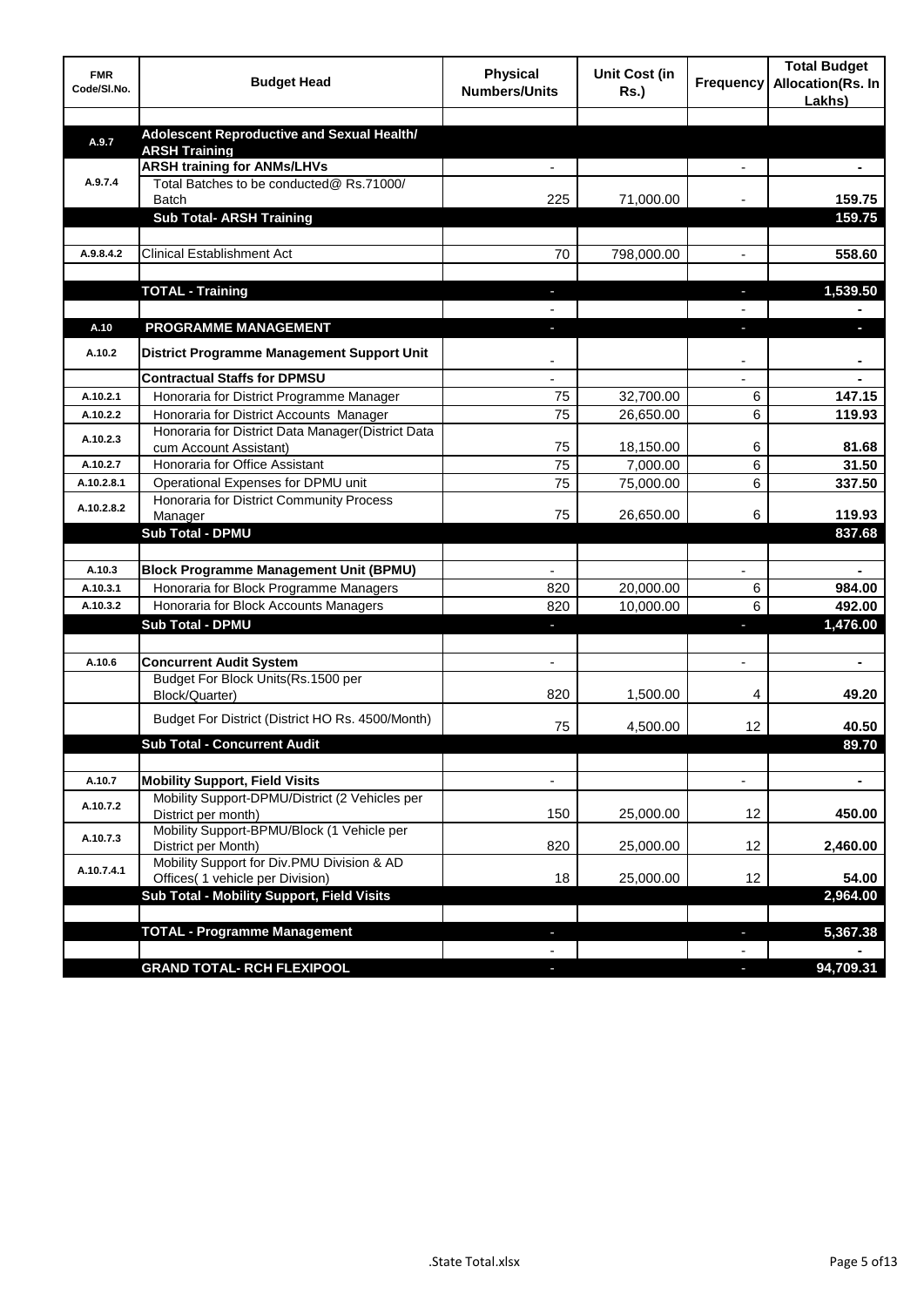| <b>FMR</b><br>Code/SI.No. | <b>Budget Head</b>                                                                                                                                                      | <b>Physical</b><br><b>Numbers/Units</b> | <b>Unit Cost (in</b><br><b>Rs.)</b> | <b>Frequency</b>         | <b>Total Budget</b><br>Allocation(Rs. In<br>Lakhs) |
|---------------------------|-------------------------------------------------------------------------------------------------------------------------------------------------------------------------|-----------------------------------------|-------------------------------------|--------------------------|----------------------------------------------------|
|                           |                                                                                                                                                                         |                                         |                                     |                          |                                                    |
| в                         | <b>MISSION FLEXIPOOL</b>                                                                                                                                                |                                         |                                     |                          |                                                    |
|                           |                                                                                                                                                                         |                                         |                                     |                          |                                                    |
| <b>B1</b>                 | <b>ASHA</b>                                                                                                                                                             |                                         |                                     |                          |                                                    |
| B1.1.1.4.2                | ASHA State Trainers - TOT (Module VI&VII)-<br>National Level-Cost of TA/DA                                                                                              | 51                                      | 15,000.00                           |                          | 7.65                                               |
| B1.1.3.3                  | <b>Incentive for FP</b>                                                                                                                                                 |                                         |                                     |                          |                                                    |
|                           |                                                                                                                                                                         |                                         |                                     |                          |                                                    |
| B1.1.3.3.1                | Incentive for ASHA @ Rs. 1000 if a couple<br>adopts permanent methods after 02<br>children(Assumed that 15.56 % clients adopts<br>permanent methods after 02 children). | 74,934                                  | 1,000.00                            |                          | 749.34                                             |
| B1.1.3.5                  | <b>Other incentive</b>                                                                                                                                                  |                                         |                                     |                          |                                                    |
| B1.1.3.5.1                | On taking Complicated On pregnancy cases or<br>New born cases to the health facility @Rs.150/-                                                                          |                                         |                                     |                          |                                                    |
|                           | case (up to 3 cases/year)                                                                                                                                               | 159,437                                 | 150.00                              | 3                        | 717.47                                             |
| B1.1.3.5.3                | Birth & Death Registration (For 30 birth & 9<br>deaths/ASHA) -Amount Approved 90% Only<br>TA/DA for attending Monthly Meetings                                          | 159,437                                 | 180.00                              |                          | 258.29                                             |
| B1.1.3.5.5                | @Rs.100/Meeting - Amount Approved 90%<br>Only                                                                                                                           | 159,437                                 | 100.00                              | 12                       | 1,721.92                                           |
| B1.1.3.5.6                | Maternal Death Audit Information<br>(@Rs.200/Case)-Amount Approved 50% Only                                                                                             | 19,177                                  | 200.00                              |                          | 19.18                                              |
| B1.1.3.5.12               | Incentives to ASHA Sangini(@Rs.150 for one<br>field visit and 20 visits per month)                                                                                      | 1,755                                   | 3,000.00                            | 10                       | 526.50                                             |
| B1.1.3.6                  | <b>Other Activities</b>                                                                                                                                                 | ٠                                       |                                     |                          |                                                    |
| B1.1.3.6.1                | ASHA Divas/Annual ASHA Samellan-(Amount                                                                                                                                 | 159,482                                 | 250.00                              |                          | 279.09                                             |
|                           | Approved 70% Only)<br><b>ASHA Payment Voucher</b>                                                                                                                       | 159,482                                 | 25.00                               |                          | 39.87                                              |
| B1.1.3.6.3                | ASHA Master Payment Register                                                                                                                                            | 820                                     | 150.00                              |                          | 1.23                                               |
|                           | <b>ASHA Sangini Format</b>                                                                                                                                              | 6,787                                   | 50.00                               |                          | 3.39                                               |
| B1.1.4                    | Awards to ASHA's/Link workers                                                                                                                                           | 820                                     | 5,000.00                            | $\blacksquare$           | 41.00                                              |
| B1.1.5                    | <b>ASHA Resource Centre/ASHA Mentoring Group</b>                                                                                                                        |                                         |                                     |                          |                                                    |
| B1.1.5.4                  | Mobility Costs ASHA Mentoring Group for<br>district*4 meetings@Rs.2500/meeting                                                                                          | 300                                     | 2,500.00                            |                          | 7.50                                               |
|                           | Sub Total - ASHA                                                                                                                                                        |                                         |                                     |                          | 4,372.43                                           |
|                           |                                                                                                                                                                         |                                         |                                     |                          |                                                    |
| <b>B2</b>                 | <b>Untied Funds</b>                                                                                                                                                     | ٠                                       |                                     | $\blacksquare$           | $\overline{\phantom{a}}$                           |
| <b>B2.1</b>               | No. of CHCs/SDH and Amount Approved 71%                                                                                                                                 |                                         |                                     |                          |                                                    |
| <b>B2.2</b>               | Only<br>No. of PHCs and Amount Approved 93% Only                                                                                                                        | 936                                     | 50,000.00<br>25,000.00              | $\mathbf{1}$             | 332.28                                             |
|                           | No. of Sub Centres and Amount Approved 46%                                                                                                                              | 2,698                                   |                                     |                          | 627.29                                             |
| B <sub>2.3</sub>          | Only                                                                                                                                                                    | 20,398                                  | 10,000.00                           | 1                        | 938.31                                             |
| <b>B2.4</b>               | No. of VHNSCs and Amount Approved 36% Only<br><b>Sub Total - Untied Funds</b>                                                                                           | 51,413                                  | 10,000.00                           |                          | 1,850.87<br>3,748.74                               |
|                           |                                                                                                                                                                         | $\blacksquare$                          |                                     | $\overline{\phantom{0}}$ |                                                    |
| <b>B.3</b>                | <b>Annual Maintenance Grants</b>                                                                                                                                        | E                                       |                                     | ٠                        | $\overline{\phantom{a}}$                           |
| <b>B3.1</b>               | No. of CHCs and Amount Approved 70% Only                                                                                                                                | 936                                     | 100,000.00                          | 1                        | 655.20                                             |
| <b>B3.2</b>               | No. of PHCs and Amount Approved 69% Only                                                                                                                                | 2,460                                   | 50,000.00                           | 1                        | 848.70                                             |
| <b>B3.3</b>               | No. of Sub Centres and Amount Approved 49%<br>Only                                                                                                                      | 16,228                                  | 10,000.00                           |                          | 795.17                                             |
|                           | <b>Sub Total - AMG</b>                                                                                                                                                  | r                                       |                                     | J,                       | 2,299.07                                           |
|                           |                                                                                                                                                                         |                                         |                                     |                          |                                                    |
| B.6                       | <b>Corpus Grants to HMS/RKS</b>                                                                                                                                         |                                         |                                     |                          | a.                                                 |
| B6.1                      | District Hospitals (DH+DWH)                                                                                                                                             | 152                                     |                                     |                          |                                                    |
|                           | Amount Approved for District Hospitals                                                                                                                                  |                                         |                                     |                          | 503.51                                             |
| B6.2                      | No. of CHCs and Amount Approved 90% Only                                                                                                                                | 936                                     | 100,000.00                          | $\mathbf{1}$             | 842.40                                             |
| B6.3                      | No. of PHCs and Amount Approved 90% Only                                                                                                                                | 2,698                                   | 50,000.00                           | $\mathbf{1}$             | 1,214.10                                           |
|                           | <b>Sub Total - HMS/RKS</b>                                                                                                                                              |                                         |                                     | ٠                        | 2,560.01                                           |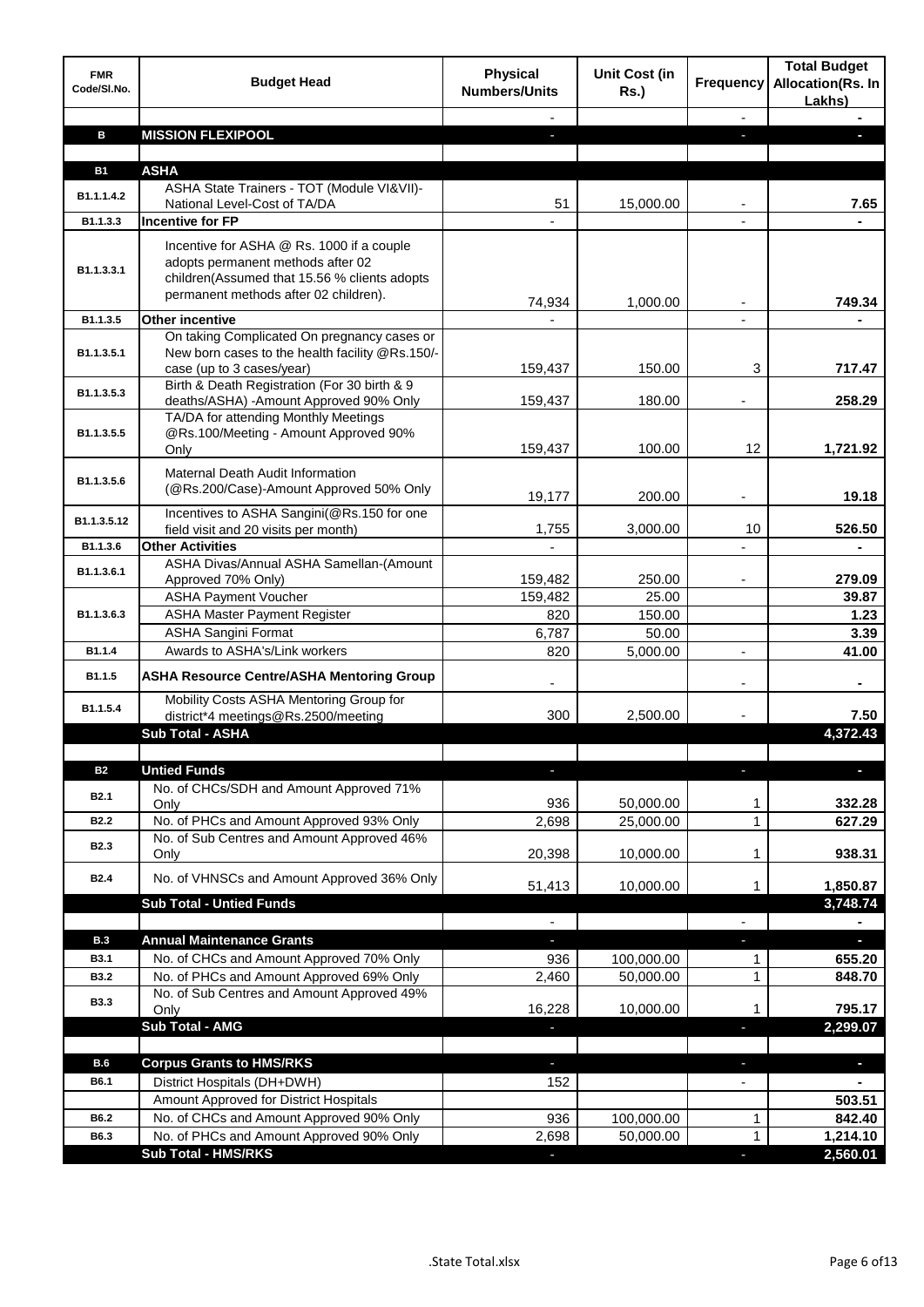| <b>FMR</b><br>Code/SI.No. | <b>Budget Head</b>                                                                                   | <b>Physical</b><br><b>Numbers/Units</b> | <b>Unit Cost (in</b><br><b>Rs.)</b> | <b>Frequency</b>         | <b>Total Budget</b><br><b>Allocation(Rs. In</b><br>Lakhs) |
|---------------------------|------------------------------------------------------------------------------------------------------|-----------------------------------------|-------------------------------------|--------------------------|-----------------------------------------------------------|
|                           |                                                                                                      |                                         |                                     |                          |                                                           |
| <b>B9</b>                 | <b>Mainstreaming of AYUSH</b>                                                                        | J.                                      |                                     | ٠                        | D                                                         |
| <b>B.9.1</b>              | <b>Medical Officers (Only AYUSH)</b>                                                                 |                                         |                                     |                          |                                                           |
| B.9.1.1                   | <b>Contractual Medical Officers</b>                                                                  | 1,829                                   | 24,000.00                           | 6                        | 2,633.76                                                  |
| <b>B.9.2</b>              | <b>AYUSH Pharmacists</b>                                                                             | 733                                     | 9,000.00                            | 6                        | 395.82                                                    |
|                           | <b>Sub Total (AYUSH)</b>                                                                             | J,                                      |                                     | ı                        | 3,029.58                                                  |
|                           |                                                                                                      |                                         |                                     |                          |                                                           |
| <b>B10</b>                | <b>IEC-BCC Activities</b>                                                                            |                                         |                                     |                          | ы                                                         |
| <b>B.10.2</b>             | Implementation of BCC/IEC Activities at district<br>level                                            |                                         |                                     |                          | 303.00                                                    |
| B.10.5.2                  | Printing of WIFS Cards, Referral Slips, etc                                                          |                                         |                                     |                          |                                                           |
|                           | WIFS Cards for School Children (No. of Cards)                                                        | 1,130,557                               | 4.00                                |                          | 45.22                                                     |
|                           | <b>Sub Total (IEC/BCC)</b>                                                                           | J,                                      |                                     | ÷                        | 348.22                                                    |
|                           |                                                                                                      | $\blacksquare$                          |                                     | $\overline{\phantom{0}}$ |                                                           |
| <b>B15</b>                | <b>Planning, Implementation and Monitoring</b>                                                       | o,                                      |                                     | ٠                        | $\blacksquare$                                            |
| B15.2                     | <b>Quality Assurance</b>                                                                             | $\blacksquare$                          |                                     |                          | $\blacksquare$                                            |
| B15.2.2                   | <b>Quality Assurance Committees</b>                                                                  | $\blacksquare$                          |                                     |                          | $\blacksquare$                                            |
|                           | <b>Division Level</b>                                                                                | $\blacksquare$                          |                                     |                          | $\blacksquare$                                            |
|                           | One time establishment @ Rs. 1.00 Lakh/                                                              |                                         |                                     |                          |                                                           |
|                           | Division (Amount Approved 50% Only)                                                                  | 18                                      | 100,000.00                          |                          | 9.00                                                      |
|                           | Operational Expenses @Rs. 5000/month/                                                                |                                         |                                     |                          |                                                           |
|                           | division (Amount Approved 50% Only)                                                                  | 18                                      | 5,000.00                            | 12                       | 5.40                                                      |
|                           | <b>District Level</b>                                                                                |                                         |                                     |                          |                                                           |
|                           | One time establishment @ Rs. 1.00 Lakh/                                                              |                                         |                                     |                          |                                                           |
|                           | District (Amount Approved 50% Only)                                                                  | 75                                      | 100,000.00                          | 1                        | 37.50                                                     |
|                           | Operational Expenses @Rs. 5000/Month/                                                                |                                         |                                     |                          |                                                           |
|                           | District (Amount Approved 50% Only)                                                                  | 75                                      | 5,000.00                            | 12                       | 22.50                                                     |
| B15.2.4                   | <b>Review meetings</b>                                                                               |                                         |                                     |                          |                                                           |
| B15.2.4.2                 | <b>Division Level</b>                                                                                |                                         |                                     |                          |                                                           |
|                           | Review meetings @ Rs 10000/- per meeting for<br>4 meeting per division (Amount Approved 50%<br>Only) | 18                                      | 10,000.00                           | 4                        | 3.60                                                      |
|                           | <b>District Level</b>                                                                                |                                         |                                     |                          |                                                           |
|                           | Review meetings @ Rs 10000/- per meeting for                                                         |                                         |                                     |                          |                                                           |
|                           | 4 meeting per District (Amount Approved 50%                                                          |                                         |                                     |                          |                                                           |
|                           | Only)                                                                                                | 75                                      | 10,000.00                           | 4                        | 15.00                                                     |
| B15.2.5                   | <b>Other Block Level Activities</b>                                                                  |                                         |                                     |                          |                                                           |
| B15.2.5.1                 | <b>Block QA visioning meeting (Orienting</b><br><b>Block Officials on Facility Solutions Levels-</b> |                                         |                                     |                          |                                                           |
|                           | Amount Approved 50% Only)                                                                            | 75                                      | 35,000.00                           | 1                        | 13.13                                                     |
|                           | Quality Management System (QMS) training                                                             |                                         |                                     |                          |                                                           |
| B15.2.5.2                 | workshop - (Amount Approved 50% Only)                                                                | 75                                      | 100,000.00                          | 1                        | 37.50                                                     |
|                           | <b>Sub Total - Quality Assurance</b>                                                                 |                                         |                                     |                          | 143.63                                                    |
|                           |                                                                                                      |                                         |                                     |                          |                                                           |
| B15.3                     | <b>Monitoring and Evaluation</b>                                                                     |                                         |                                     |                          |                                                           |
| B15.3.1.6.3               | Honoraria of Data Entry Operators for MCTS                                                           | 820                                     | 11,000.00                           | 6                        | 541.20                                                    |
| B15.3.2                   | <b>Computerization HMIS and E-governance</b>                                                         | $\blacksquare$                          |                                     |                          |                                                           |
|                           | HMIS Operational Cost (excluding HR & Trainings)-                                                    |                                         |                                     |                          |                                                           |
|                           | Expenses for Internet@1500/month/computer                                                            |                                         |                                     |                          |                                                           |
|                           | for 951 Nos                                                                                          | 951                                     | 1,500.00                            | 12                       | 171.18                                                    |
|                           | Expenses for Internet Rs.750/pm/block                                                                |                                         |                                     |                          |                                                           |
| B15.3.2.1.a               | computer(new) for 820 Nos.                                                                           | 820                                     | 750.00                              | 12                       | 73.80                                                     |
|                           | Expenses for Internet Data Card                                                                      | 75                                      |                                     | 12                       | 6.75                                                      |
|                           | @Rs.750/pm/Computer (new) for 75 Nos.<br>Expenses for Internet Data Card                             |                                         | 750.00                              |                          |                                                           |
|                           | @Rs.750/pm/Computer (new) for 18 Nos.                                                                | 18                                      | 750.00                              | 12                       | 1.62                                                      |
| B15.3.2.1.d               | Other Office and admin expenses                                                                      |                                         |                                     |                          |                                                           |
|                           | Maintenance of Computers/AMC/etc -HMIS                                                               |                                         |                                     |                          |                                                           |
| B15.3.2.1.d.2             | (Block -PHC/CHC,CH, CMF (M/F) Old @Rs.                                                               |                                         |                                     |                          |                                                           |
|                           | 4000/unit for 951 no.                                                                                | 950                                     | 4,000.00                            |                          | 38.00                                                     |
|                           | Purchase of computer consumables/Admin                                                               |                                         |                                     |                          |                                                           |
| B15.3.2.1.d.3             | Expenses @ Rs.1000.00 for 951 no.-Six                                                                |                                         |                                     |                          |                                                           |
|                           | Months                                                                                               | 950                                     | 1,000.00                            | 6                        | 57.00                                                     |
| B15.3.2.2.a               | <b>MCTS Operational Cost (excluding HR &amp;</b>                                                     |                                         |                                     |                          |                                                           |
|                           | <b>Trainings)</b>                                                                                    |                                         |                                     |                          |                                                           |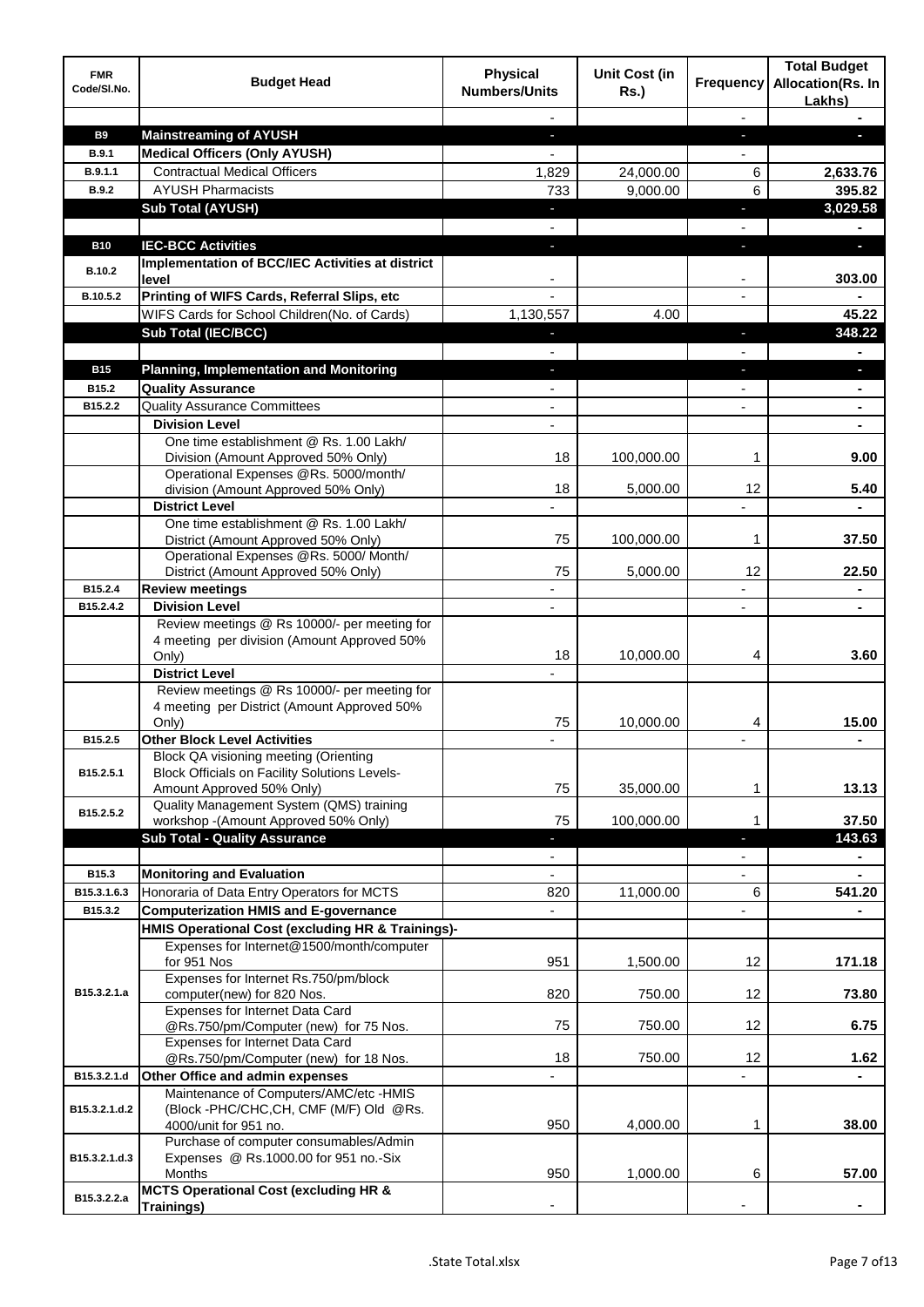| <b>FMR</b><br>Code/SI.No. | <b>Budget Head</b>                                                                                 | Physical<br><b>Numbers/Units</b> | <b>Unit Cost (in</b><br><b>Rs.)</b> | Frequency                | <b>Total Budget</b><br><b>Allocation(Rs. In</b><br>Lakhs) |
|---------------------------|----------------------------------------------------------------------------------------------------|----------------------------------|-------------------------------------|--------------------------|-----------------------------------------------------------|
| B15.3.2.2.b               | Procurement of computers/Printers/Cartridges<br>,etc. - @50,000.00/Computer Systems for 820<br>No. | 820                              | 50,000.00                           | 1                        | 410.00                                                    |
| B15.3.2.2.d               | Other Office and admin expenses @12,000.00<br>per year -820 No.(New)                               | 820                              | 12,000.00                           | 1                        | 98.40                                                     |
| B15.3.3                   | <b>Other M &amp; E Activities</b>                                                                  |                                  |                                     |                          |                                                           |
| B15.3.3.5                 | Review Meetings for MCTS @ Rs<br>4,000/meeting for 12 meetings                                     | 75                               | 4,000.00                            | 12                       | 36.00                                                     |
|                           | Sub Total - Monitoring and Evaluation                                                              |                                  |                                     |                          | 1,433.95                                                  |
| <b>B.16</b>               | <b>PROCUREMENT</b>                                                                                 | E                                |                                     | н                        | н                                                         |
| B16.1.1                   | <b>Procurement of Equipments: MH</b>                                                               |                                  |                                     |                          |                                                           |
| B16.1.1.2                 | MVA / EVA Kits for Safe Abortion services                                                          | 866                              | 2,500.00                            | ٠                        | 21.65                                                     |
| B16.1.6                   | <b>Equipments for ARSH/ School Health</b>                                                          | $\overline{\phantom{0}}$         |                                     | ٠                        | $\blacksquare$                                            |
| B16.1.6.1                 | Equipments for ARSH Clinics (New)                                                                  | 36                               | 15,000.00                           | 1                        | 5.40                                                      |
|                           | <b>Sub Total (Procurement of Equipments)</b>                                                       |                                  |                                     |                          | 27.05                                                     |
|                           |                                                                                                    |                                  |                                     |                          |                                                           |
| B.16.2.1                  | Drugs & supplies for MH                                                                            | ۰                                |                                     | $\overline{\phantom{a}}$ | $\blacksquare$                                            |
| B.16.2.1.2                | Drugs for Safe Abortion (No. of MMA estimated<br>in year 2013-14)                                  | 25,000                           | 200.00                              |                          | 50.00                                                     |
| B.16.2.4                  | <b>Supplies for IMEP</b>                                                                           |                                  |                                     |                          |                                                           |
| B.16.2.4.1                | Bio-Medical Waste Management-District level                                                        |                                  |                                     |                          | 1,261.78                                                  |
| B.16.2.4.2                | Bio-Medical Waste Management-CHC level                                                             |                                  |                                     |                          | 1,216.00                                                  |
| B.16.2.4.3                | Cleaning/Washing, House keeping and<br>Laundry Management - District Level                         | ٠                                |                                     | $\blacksquare$           | 2,111.49                                                  |
| B.16.2.4.4                | Cleaning/Washing, House keeping and<br>Laundry Management - CHC/PHC Level                          |                                  |                                     |                          | 1,525.94                                                  |
|                           | <b>ASHA Drug Kits</b>                                                                              |                                  |                                     |                          |                                                           |
| B.16.2.5.2                | Drug Kit replenishment for ASHAs @ Rs.<br>300/ASHA                                                 | 126,282                          | 300.00                              |                          | 378.85                                                    |
| B.16.2.6                  | Drugs & supplies for WIFS                                                                          |                                  |                                     | $\overline{\phantom{a}}$ |                                                           |
|                           | For Govt. & Govt. aided Schools (Classes VI to<br>XII)                                             |                                  |                                     |                          |                                                           |
|                           | <b>Total Beneficiaries</b>                                                                         | 5,912,477                        |                                     |                          |                                                           |
| B.16.2.6.1                | IFA Tables Required at District (Beneficiary*<br>52 Tabs)                                          | 307,448,827                      | 0.12                                |                          | 368.94                                                    |
| B.16.2.6.2                | Albendazole Tablets Required at District<br>(Beneficiary *2 Tabs)                                  | 11,824,955                       | 1.00                                |                          | 118.25                                                    |
| B.16.2.7                  | Drugs & Supplies under SHP                                                                         |                                  |                                     |                          | $\blacksquare$                                            |
|                           | <b>For Aganwadi Centres</b>                                                                        |                                  |                                     |                          | $\blacksquare$                                            |
|                           | Expected No. of Children at AWCs                                                                   | 4,263,662                        |                                     |                          |                                                           |
|                           | No. of IFA Bottles (One bottle of 100 ml./child)                                                   | 4,263,662                        | 10.00                               |                          | 426.37                                                    |
|                           | Albendazole Tablets (2 tablets per Child)<br>For Primary Schools(For Govt. & Govt.                 | 8,527,324                        | 1.00                                |                          | 85.27                                                     |
|                           | aided Schools Classes I to V)<br>Expected No. of Children in Schools                               | 10,766,351                       |                                     |                          |                                                           |
|                           | No. of Tablets Required at District (52 Tabs./<br>Beneficiary)                                     | 559,850,257                      | 0.12                                |                          | 671.82                                                    |
|                           | No. of Tablets Required at District (2 Tabs./<br>Beneficiary)                                      | 21,532,702                       | 1.00                                |                          | 215.33                                                    |
|                           | <b>Medicines for Teams</b>                                                                         |                                  |                                     |                          |                                                           |
|                           | No. of Blocks                                                                                      | 820                              |                                     |                          |                                                           |
|                           | First Time Medicines For Teams (2 Teams in<br>Each Block)                                          | 1,640                            | 18,000.00                           |                          | 295.20                                                    |
|                           | <b>Sub Total (Procurement of Drugs &amp; Supplies)</b>                                             |                                  |                                     |                          | 8,725.23                                                  |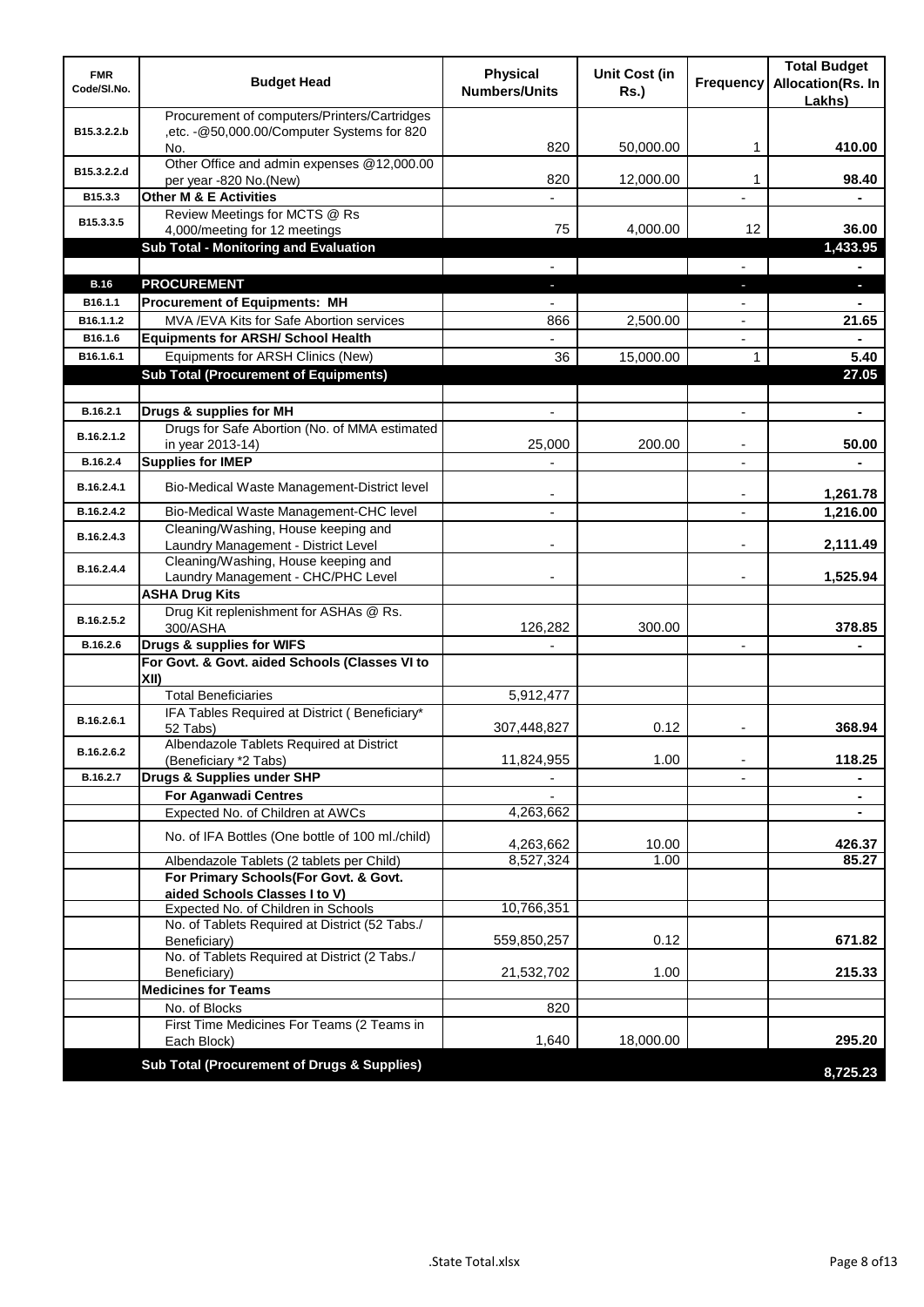| <b>FMR</b><br>Code/SI.No. | <b>Budget Head</b>                                                                                                                                                                                                                                                         | <b>Physical</b><br><b>Numbers/Units</b> | <b>Unit Cost (in</b><br><b>Rs.)</b> | <b>Frequency</b>         | <b>Total Budget</b><br><b>Allocation(Rs. In</b><br>Lakhs) |
|---------------------------|----------------------------------------------------------------------------------------------------------------------------------------------------------------------------------------------------------------------------------------------------------------------------|-----------------------------------------|-------------------------------------|--------------------------|-----------------------------------------------------------|
|                           |                                                                                                                                                                                                                                                                            |                                         |                                     |                          |                                                           |
| <b>B.17</b>               | Drugs Warehouses/Logistics Management                                                                                                                                                                                                                                      | ı                                       |                                     | ı                        |                                                           |
|                           | Honoraria of Staff at Regional Drug Warehouse                                                                                                                                                                                                                              |                                         |                                     |                          |                                                           |
|                           | Accountant                                                                                                                                                                                                                                                                 | 11                                      | 10,000.00                           | 6                        | 6.60                                                      |
|                           | Computer Operator Cum Store Keeper                                                                                                                                                                                                                                         | 11                                      | 10,000.00                           | 6                        | 6.60                                                      |
|                           | Fork-Lift Operator cum Mechanic                                                                                                                                                                                                                                            | 11                                      | 6,500.00                            | 6                        | 4.29                                                      |
| B.17.1                    | Fourth class / Loader                                                                                                                                                                                                                                                      | 11                                      | 6,500.00                            | 6                        | 4.29                                                      |
|                           | Generator Operator cum Electrician                                                                                                                                                                                                                                         | 11                                      | 5,000.00                            | 6                        | 3.30                                                      |
|                           | Sweeper                                                                                                                                                                                                                                                                    | 11                                      | 3,500.00                            | 6                        | 2.31                                                      |
|                           | <b>Armed Guards</b>                                                                                                                                                                                                                                                        | 11                                      | 6,335.00                            | 6                        | 4.18                                                      |
|                           | <b>General Guards</b>                                                                                                                                                                                                                                                      | 22                                      | 5,157.00                            | 6                        | 6.81                                                      |
|                           | Gardener                                                                                                                                                                                                                                                                   | 11                                      | 3,000.00                            | 6                        | 1.98                                                      |
|                           | Honoraria of Staff at District Drug Warehouse                                                                                                                                                                                                                              |                                         |                                     |                          |                                                           |
|                           | Computer Operator Cum Store Keeper                                                                                                                                                                                                                                         | 53                                      | 10,000.00                           | 6                        | 31.80                                                     |
| <b>B.17.3</b>             | Generator Operator Cum Mechanic/Electrician                                                                                                                                                                                                                                | 53                                      | 5,000.00                            | 6                        | 15.90                                                     |
|                           | Loader<br>Choukidar                                                                                                                                                                                                                                                        | 53                                      | 5,000.00                            | 6                        | 15.90                                                     |
|                           | Part-time Sweeper                                                                                                                                                                                                                                                          | 53<br>53                                | 5,000.00<br>2,500.00                | 6<br>6                   | 15.90<br>7.95                                             |
| <b>B.17.4</b>             | <b>Others</b>                                                                                                                                                                                                                                                              |                                         |                                     |                          | $\blacksquare$                                            |
| B.17.4.1                  | Operational Cost for Regional Drug ware House                                                                                                                                                                                                                              | ٠                                       |                                     | $\overline{a}$           | ÷                                                         |
|                           | <b>Electricity Charges</b>                                                                                                                                                                                                                                                 |                                         |                                     |                          | 12.10                                                     |
|                           | <b>Telephone Charges</b>                                                                                                                                                                                                                                                   |                                         |                                     |                          | 1.10                                                      |
|                           | POL & Maintenance of DG Sets                                                                                                                                                                                                                                               |                                         |                                     |                          | 3.30                                                      |
|                           | Stationary                                                                                                                                                                                                                                                                 |                                         |                                     |                          | 1.65                                                      |
|                           | Contingency                                                                                                                                                                                                                                                                |                                         |                                     |                          | 16.40                                                     |
|                           | <b>Sub Total-Drug Ware Houses</b>                                                                                                                                                                                                                                          |                                         |                                     |                          | 162.36                                                    |
|                           |                                                                                                                                                                                                                                                                            |                                         |                                     |                          |                                                           |
|                           | <b>GRAND TOTAL- MISSION FLEXIPOOL</b>                                                                                                                                                                                                                                      |                                         |                                     |                          | 26,850.26                                                 |
|                           |                                                                                                                                                                                                                                                                            |                                         |                                     |                          |                                                           |
| C                         | <b>IMMUNISATION</b>                                                                                                                                                                                                                                                        |                                         |                                     | е                        |                                                           |
| C.1                       | RI strengthening project (Review meeting, Mobility<br>support, Outreach services etc)                                                                                                                                                                                      |                                         |                                     | $\blacksquare$           |                                                           |
| C.1.a                     | Mobility Support for supervision for district level<br>officers @Rs 250000/- Year                                                                                                                                                                                          | 75                                      | 250,000.00                          |                          | 187.50                                                    |
| C.1.b                     | Mobility support for supervision at State level                                                                                                                                                                                                                            |                                         |                                     |                          |                                                           |
| C.1.c                     | Printing and dissemination of Immunization<br>cards, tally sheets, monitoring forms etc.@ Rs<br>10 /- Beneficiary                                                                                                                                                          | 6,284,402                               | 10.00                               |                          | 628.44                                                    |
| C.1.d                     | Support for Quarterly State level review<br>meetings of district officer                                                                                                                                                                                                   |                                         |                                     |                          | ۰                                                         |
| C.1.e                     | Quarterly review meetings exclusive for RI at<br>district level with Block Mos, CDPO, and other<br>stake holders (@ Rs 100/- per participant(5                                                                                                                             |                                         |                                     |                          |                                                           |
|                           | participant / block)                                                                                                                                                                                                                                                       | 17,060                                  | 100.00                              |                          | 17.06                                                     |
| C.1.f                     | Quarterly review meetings exclusive for RI at<br>block level @Rs 50/- per person as<br>honorarium/Asha(For travel) & Rs 25 per<br>person at the disposal of MOIC for meeting<br>expenses (Refreshment, stationery and mis.)                                                | 551,844                                 | 75.00                               |                          | 413.88                                                    |
| C.1.g                     | Focus on slum & underserved areas in urban<br>areas/alternative vaccinator for slums (Hiring of<br>ANM @ 450/-per session for four<br>sessions/month/slum of 10000 population and<br>Rs.300/ month as contingency per slum<br>i.e.Rs.2100/-month/slum of 10000 population) | 14,206                                  | 2,100.00                            |                          | 298.33                                                    |
| C.1.h                     | Mobilization of children through ASHA or other                                                                                                                                                                                                                             |                                         |                                     |                          |                                                           |
| C.1.i                     | mobilizers(@Rs 150/-per session)<br>Alternative vaccine delivery in hard to reach<br>areas(@Rs 150/-per session)                                                                                                                                                           | 2,098,223<br>206,978                    | 150.00<br>150.00                    | $\overline{\phantom{a}}$ | 3,147.33<br>310.47                                        |
| C.1.j                     | Alternative Vaccine Delivery in other                                                                                                                                                                                                                                      |                                         |                                     |                          |                                                           |
|                           | areas(@Rs. 75/- per session)<br>To develop micro plan at sub-centre level(@                                                                                                                                                                                                | 1,830,167                               | 75.00                               |                          | 1,372.62                                                  |
| C.1.k                     | Rs 100/- per sub centre)                                                                                                                                                                                                                                                   | 20,919                                  | 100.00                              |                          | 20.92                                                     |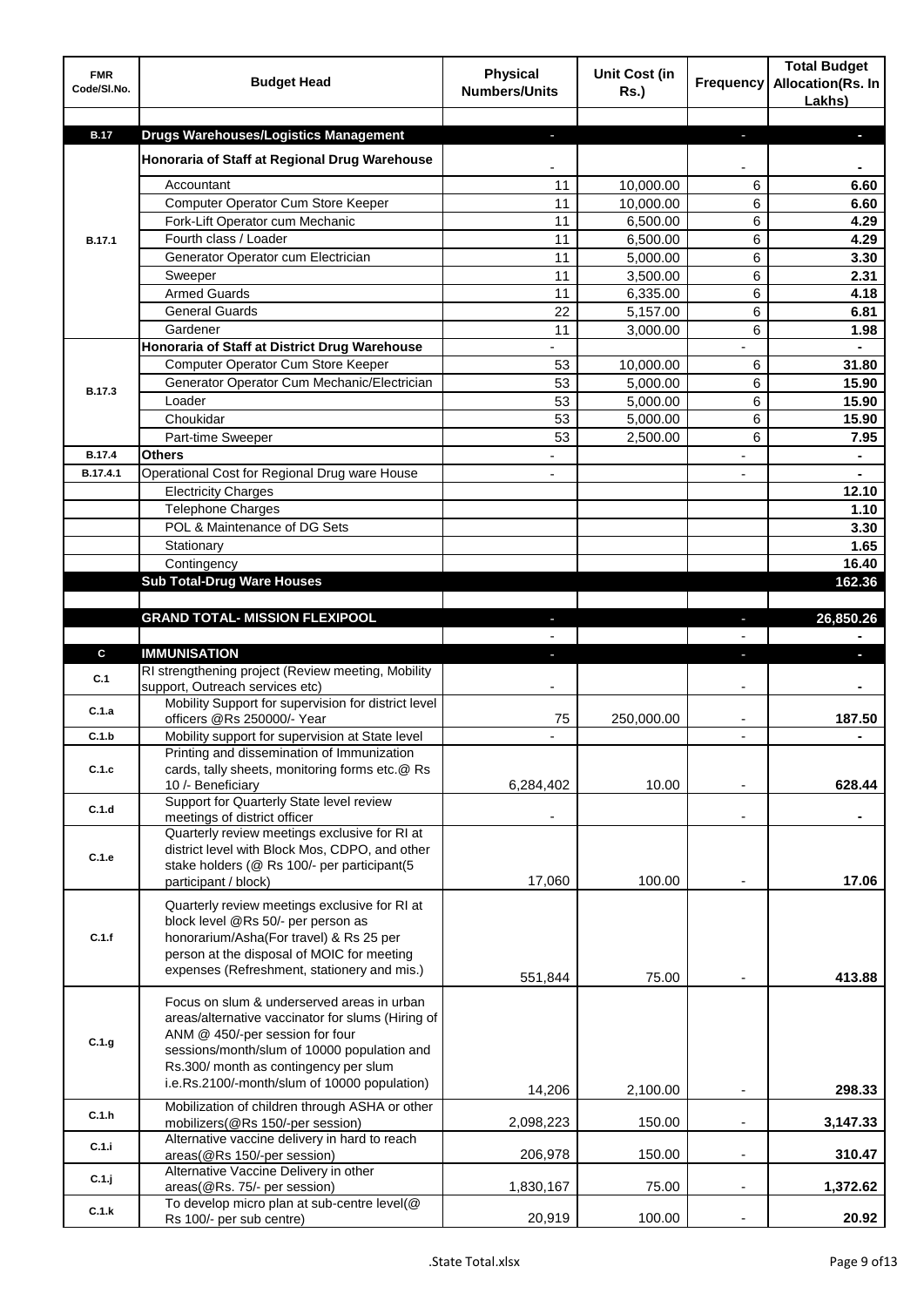| <b>FMR</b><br>Code/SI.No. | <b>Budget Head</b>                                                                                                                                                                                                                                                        | <b>Physical</b><br><b>Numbers/Units</b> | <b>Unit Cost (in</b><br><b>Rs.)</b> | <b>Frequency</b> | <b>Total Budget</b><br><b>Allocation(Rs. In</b><br>Lakhs) |
|---------------------------|---------------------------------------------------------------------------------------------------------------------------------------------------------------------------------------------------------------------------------------------------------------------------|-----------------------------------------|-------------------------------------|------------------|-----------------------------------------------------------|
| C.1.1                     | For consolidation of micro plans at block level<br>(@ Rs 1000/-per block per PHC and Rs 2000/-<br>per district)                                                                                                                                                           | 1,073                                   | 1,000.00                            |                  | 10.73                                                     |
| C.1.m                     | POL for vaccine delivery from State to district<br>and from district to PHC/CHCs(@ Rs 150000/-<br>per district per year)                                                                                                                                                  | 75                                      | 150,000.00                          |                  | 112.50                                                    |
| C.1.n                     | Consumables for computer including provision<br>for internet access for RIMS (@ Rs 400/- per<br>month per district)                                                                                                                                                       | 75                                      | 400.00                              | 12               | 3.60                                                      |
| C.1.o                     | Red/Black plastic bags etc.(@ Rs 3 per bag<br>and 2 bags per session)                                                                                                                                                                                                     | 2,367,798                               | 3.00                                | $\overline{c}$   | 142.07                                                    |
| C.1.p                     | Hub Cutter/Bleach/Hypochlorite solution/ Twin<br>buckets(@ Rs 1200/- per PHC/CHC per year)                                                                                                                                                                                | 1,477                                   | 1,200.00                            |                  | 17.72                                                     |
| C.1.q                     | Safety Pits (@ Rs 5250/- per pit)                                                                                                                                                                                                                                         | 492                                     | 5,250.00                            |                  | 25.83                                                     |
|                           | Other Specific requirement                                                                                                                                                                                                                                                |                                         |                                     |                  |                                                           |
|                           | Fund for annual maintenance operation of<br>WIC/WIF at division level @ Rs.40000/unit of<br>WIC/WIF                                                                                                                                                                       | 33                                      | 40,000.00                           |                  | 13.20                                                     |
| C.1.r                     | POL for generators and operational expenses<br>at divisional vaccine storage point @ Rs 2.00                                                                                                                                                                              |                                         |                                     |                  |                                                           |
|                           | Lakhs/ year/division vaccine store points                                                                                                                                                                                                                                 | 18                                      | 200,000.00                          |                  | 36.00                                                     |
|                           | Electricity bill for WIC/WIF AT state and                                                                                                                                                                                                                                 |                                         |                                     |                  |                                                           |
|                           | divisional level @ Rs 1.50Lakhs/year /division<br>store points                                                                                                                                                                                                            | 18                                      | 150,000.00                          |                  | 27.00                                                     |
|                           | <b>AEFI Kits</b>                                                                                                                                                                                                                                                          | 5,000                                   | 200.00                              |                  | 10.00                                                     |
| C.2                       | <b>Salary of Contractual Staffs</b>                                                                                                                                                                                                                                       |                                         |                                     |                  |                                                           |
| C.2.2                     | <b>Computer Assistants at District level</b>                                                                                                                                                                                                                              | 75                                      | 10,000.00                           | 6                | 45.00                                                     |
| C.3                       | <b>Training under Immunisation</b>                                                                                                                                                                                                                                        |                                         |                                     |                  |                                                           |
| C.3.1                     | District level Orientation training including Hep<br>B, Measles, AEFI & JE(wherever required) for<br>2 days ANM, Multi Purpose Health Worker<br>(Male), LHV, Health Assistant (Male/Female),<br>Nurse Midwives, BEEs & other staff (as per<br>RCH norms) @ Rs 46200/batch |                                         |                                     |                  |                                                           |
| C.3.2                     | Three day training including Hep B, Measles &<br>JE(wherever required) of Medical Officers of RI<br>using revised MO training module) $@$ Rs                                                                                                                              | 949                                     | 46,200.00                           |                  | 438.44                                                    |
|                           | 65600/ batch                                                                                                                                                                                                                                                              | 186                                     | 65,600.00                           |                  | 122.02                                                    |
| C.3.4                     | Two days cold chain handlers training for block<br>level cold chain handlers by State and district<br>cold chain officers @ Rs 26600/batch                                                                                                                                | 130                                     | 26,600.00                           |                  | 34.58                                                     |
| C.3.5                     | One day training of block level data handlers by<br>DIOs and District cold chain officer to train<br>about the reporting formats of immunization @                                                                                                                        |                                         |                                     |                  |                                                           |
|                           | Rs 300/ person<br>Intensified immunization training of front line                                                                                                                                                                                                         | 972                                     | 300.00                              | $\blacksquare$   | 2.92                                                      |
| C.3.6                     | workers @ Rs 86660/batch                                                                                                                                                                                                                                                  | 1,046                                   | 86,660.00                           |                  | 906.46                                                    |
| C.4                       | <b>Cold Chain Maintenance</b>                                                                                                                                                                                                                                             |                                         |                                     |                  |                                                           |
|                           | Cold chain maintenance at PHC/CHC Level<br>(@Rs. 750/PHC/CHC per year)                                                                                                                                                                                                    | 950                                     | 750.00                              |                  | 7.13                                                      |
|                           | Cold chain maintenance at District Level (@Rs.<br>15000/year)                                                                                                                                                                                                             | 75                                      | 15,000.00                           |                  | 11.25                                                     |
| C.5                       | Asha Incentives- for full immunization @<br>RS.100 per child for full immunization in first<br>year and Rs.50 per child for ensuring complete<br>immunization up to 2nd year of age.(94.22% of<br>the fund)                                                               | 4,621,306                               | 150.00                              |                  | 6,531.29                                                  |
|                           | <b>TOTOAL - ROUTINE IMMUNIZATION</b>                                                                                                                                                                                                                                      |                                         |                                     | $\blacksquare$   | 14,894.29                                                 |
|                           |                                                                                                                                                                                                                                                                           | $\blacksquare$                          |                                     | $\blacksquare$   |                                                           |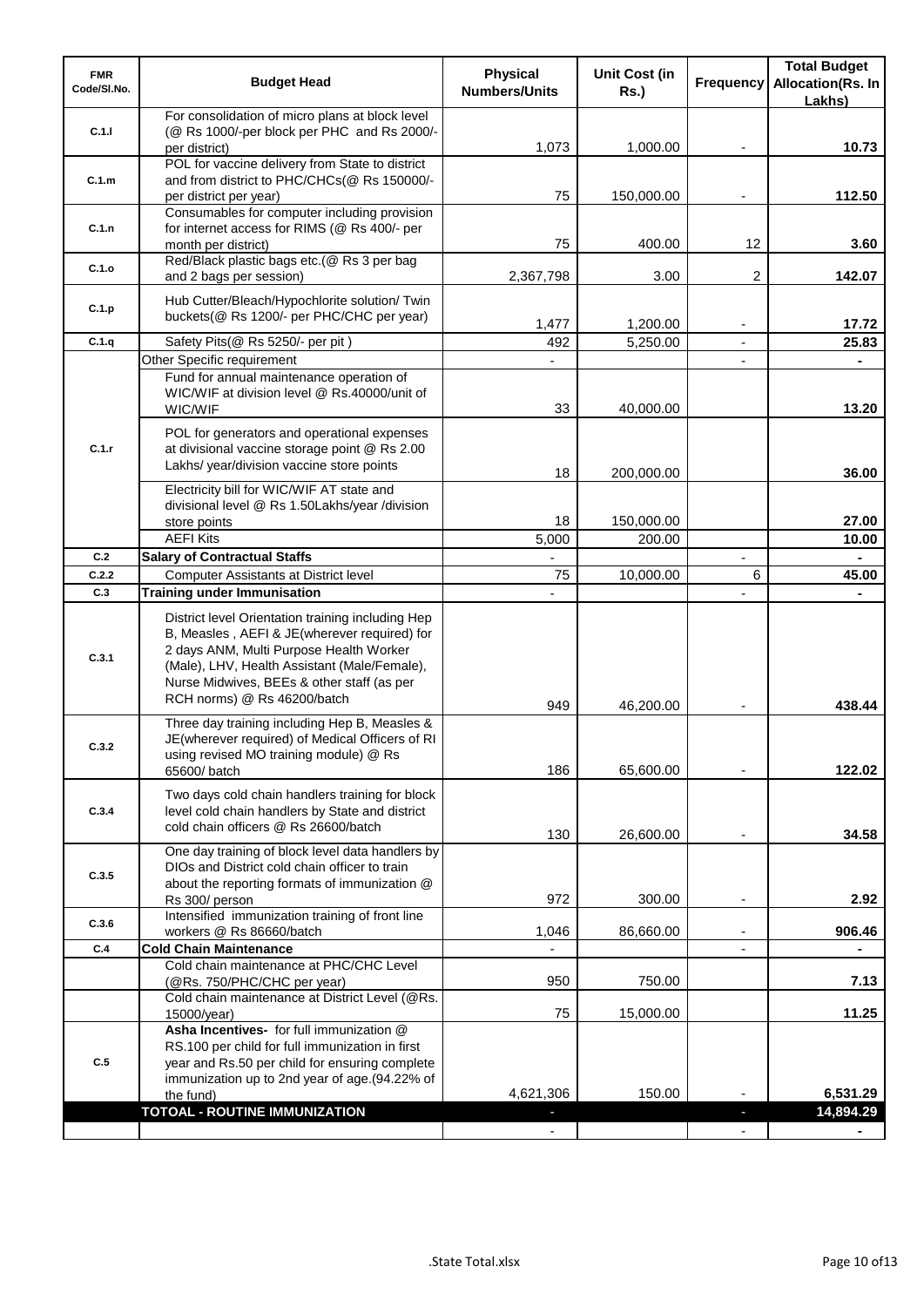| <b>FMR</b><br>Code/SI.No. | <b>Budget Head</b>                                                                             | <b>Physical</b><br><b>Numbers/Units</b> | <b>Unit Cost (in</b><br><b>Rs.)</b> | Frequency | <b>Total Budget</b><br><b>Allocation(Rs. In</b><br>Lakhs) |
|---------------------------|------------------------------------------------------------------------------------------------|-----------------------------------------|-------------------------------------|-----------|-----------------------------------------------------------|
| D                         | <b>National Disease Control Programmes</b>                                                     |                                         |                                     | E.        | п                                                         |
|                           |                                                                                                |                                         |                                     |           |                                                           |
| E                         | Integrated Disease Surveillance Project (IDSP)                                                 |                                         |                                     |           |                                                           |
|                           | Operational Costs (Rs. 25000/0 per Month)                                                      |                                         |                                     |           |                                                           |
| E.1                       | including 10 Medical Colleges                                                                  |                                         |                                     |           | 225.00                                                    |
| E.2                       | Remuneration for Contractual Human Resource                                                    |                                         |                                     |           |                                                           |
| E.2.1                     | Epidemiologist (Rs. 27500-44000)                                                               |                                         |                                     |           | 296.74                                                    |
| E.2.2                     | Microbiologist (Rs. 27500-44000)                                                               |                                         |                                     |           | 7.92                                                      |
| E.3.2<br>E.3.3            | Data Manager (Rs. 18000 per Mth)<br>Data Entry Operator (Rs. 11000/mth)                        |                                         |                                     |           | 147.96<br>99.99                                           |
|                           | <b>Training</b>                                                                                |                                         |                                     |           |                                                           |
|                           | Medical Officers (3 days) @ Rs 50000 / Batch,<br>for one batch                                 |                                         |                                     |           | 5.00                                                      |
| E.8                       | Hospital Pharmacists/Nurses Training (1 day)                                                   |                                         |                                     |           |                                                           |
|                           | @ Rs.38000 / Batch for 1 batch                                                                 |                                         |                                     |           | 3.80                                                      |
|                           | One Day Training of Medical College Doctors                                                    |                                         |                                     |           | 5.00                                                      |
| E.8                       | Costs on account of Newly Formed Districts                                                     |                                         |                                     |           | 10.50                                                     |
|                           | <b>TOTAL-IDSP</b>                                                                              |                                         |                                     |           | 801.91                                                    |
|                           | <b>National Vector Borne Disease Control</b>                                                   |                                         |                                     |           |                                                           |
| F                         | <b>Programme (NVBDCP)</b>                                                                      |                                         |                                     |           |                                                           |
| F.1.1                     | <b>Malaria</b>                                                                                 |                                         |                                     |           |                                                           |
| F.1.1.b                   | <b>ASHA Incentives</b>                                                                         |                                         |                                     |           | 120.00                                                    |
| F.1.1.d                   | Monitoring, Evaluation & Supervision &<br>Epidemic preparedness including mobility             |                                         |                                     |           | 80.00                                                     |
| F.1.1.e                   | <b>IEC/BCC</b>                                                                                 |                                         |                                     |           | 31.50                                                     |
| F.1.1.g                   | <b>Training/Capacity Building</b>                                                              |                                         |                                     |           | 18.75                                                     |
|                           | <b>Sub Total - Malaria</b>                                                                     |                                         |                                     |           | 250.25                                                    |
| F.1.2                     | Dengue & Chikungunya                                                                           |                                         |                                     |           |                                                           |
| F.1.2.a(iⅈ)               | Strengthening Surveillance for Apex Referral<br>Lab & Sentinel Surveillance Hospital           |                                         |                                     |           | 25.00                                                     |
| F.1.2.c                   | Monitoring/Supervision and Rapid Response                                                      |                                         |                                     |           | 22.00                                                     |
| F.1.2.d                   | <b>Epidemic Preparedness</b>                                                                   |                                         |                                     |           | 7.00                                                      |
| F.1.2.e                   | Case Management                                                                                |                                         |                                     |           | 10.00                                                     |
| F.1.2.f                   | Vector Control And Environmental<br>Management                                                 |                                         |                                     |           | 135.00                                                    |
| F.1.2.g                   | IEC/BCC for Social Mobilization                                                                |                                         |                                     |           | 13.00                                                     |
| F.1.2.i                   | Training/ Workshop                                                                             |                                         |                                     |           | 13.00                                                     |
| F.1.3                     | Sub Total - Dengue & Chikungunya<br><b>AES/JE</b>                                              |                                         |                                     |           | 225.00                                                    |
|                           | Strengthening of Sentinel sites which will                                                     |                                         |                                     |           |                                                           |
| F.1.3.a                   | include Diagnostics and Case Management,<br>supply of kits by Gol                              |                                         |                                     |           | 62.00                                                     |
| F.1.3.b                   | IEC / BCC Activities & printing material<br>pertaining to JE / AES                             |                                         |                                     |           | 80.00                                                     |
| F.1.3.c                   | Capacity Building in case management of<br>Medical Officer and paramedical from                |                                         |                                     |           |                                                           |
|                           | PHC/CHC at district level.                                                                     |                                         |                                     |           | 40.00                                                     |
| F.1.3.d                   | Monitoring and supervision                                                                     |                                         |                                     |           | 20.00                                                     |
| F.1.3.e                   | Procurement of Insecticides (Technical<br>Malathion)                                           |                                         |                                     |           | 50.00                                                     |
| F.1.3.f                   | Thermal Fog Machine (Small) @ 0.85<br>lac/machine                                              |                                         |                                     |           | 20.00                                                     |
| F.1.3.g                   | Operational cost for Malathion fogging (As per<br>Availability of 3 MT Technical Malathion per |                                         |                                     |           |                                                           |
|                           | district)                                                                                      |                                         |                                     |           | 4.00                                                      |
| $F.1.3.$ j                | Paediatric ICU Establishment and HR &<br>operational cost for Paediatric ICU in Endemic        |                                         |                                     |           |                                                           |
|                           | <b>Districts</b>                                                                               |                                         |                                     |           | 639.99                                                    |
| F.1.3.k                   | ASHA Insentivization for sensitizing community                                                 |                                         |                                     |           | 9.00                                                      |
|                           | Sub Total - AES/JE                                                                             |                                         |                                     |           | 924.99                                                    |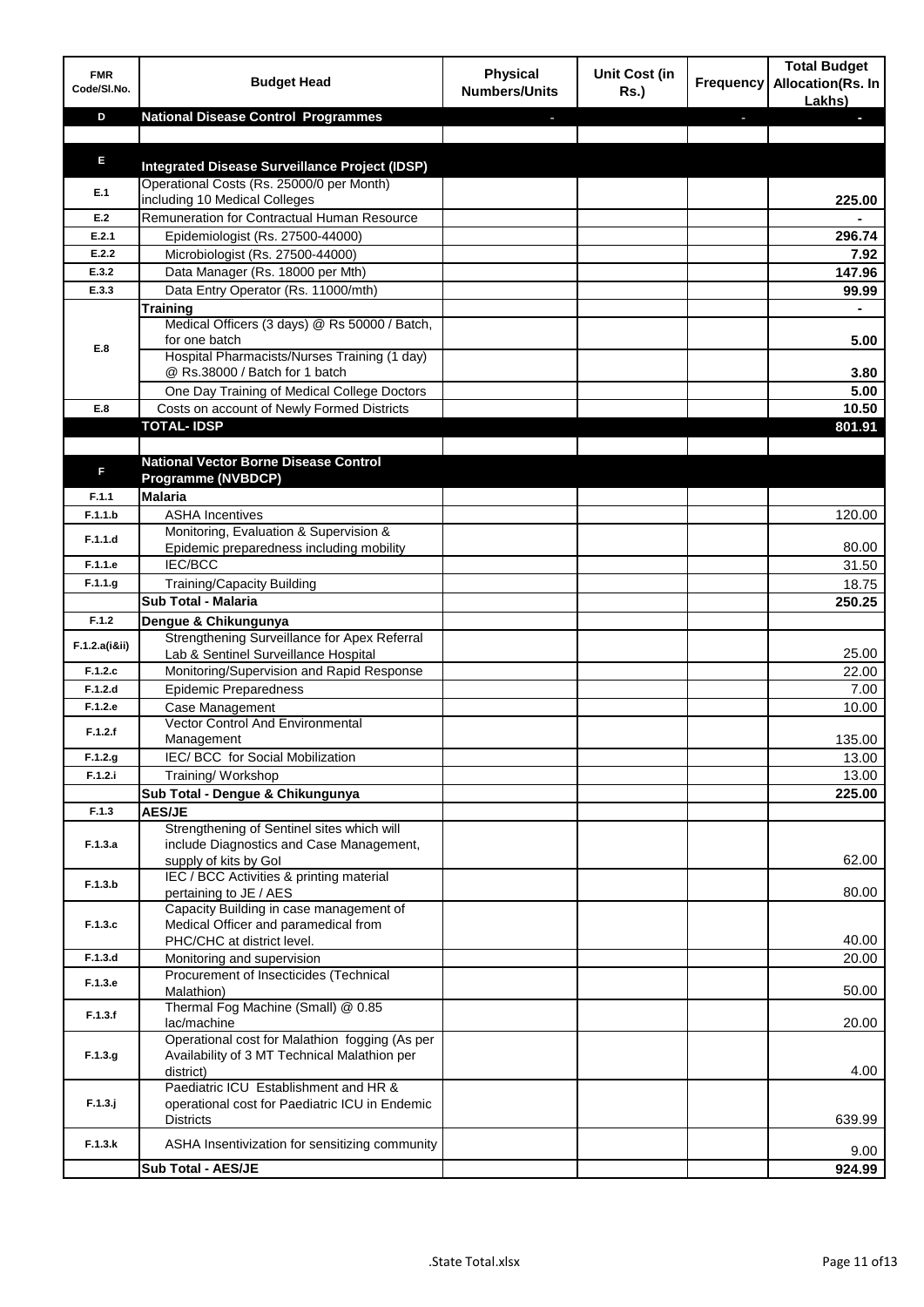| <b>FMR</b><br>Code/SI.No. | <b>Budget Head</b>                                                                                                                                                                                                                 | <b>Physical</b><br><b>Numbers/Units</b> | Unit Cost (in<br><b>Rs.)</b> | Frequency | <b>Total Budget</b><br><b>Allocation(Rs. In</b><br>Lakhs) |
|---------------------------|------------------------------------------------------------------------------------------------------------------------------------------------------------------------------------------------------------------------------------|-----------------------------------------|------------------------------|-----------|-----------------------------------------------------------|
| F.1.4                     | <b>Lymphatic Filariasis</b>                                                                                                                                                                                                        |                                         |                              |           |                                                           |
| F.1.4.a                   | State Task Force, STAC Meeting, printing<br>forms & register/ Mobility support, district<br>coordination meeting, sensitization of media<br>etc., Morbidity management, monitoring &<br>supervision and mobility support for Rapid |                                         |                              |           | 148.25                                                    |
| F.1.4.b                   | response including Line listing<br>Micro Filaria Survey                                                                                                                                                                            |                                         |                              |           | 25.00                                                     |
|                           | Post MDA Assessment by medical colleges                                                                                                                                                                                            |                                         |                              |           |                                                           |
| F.1.4.c                   | (Govt,& Private)/ ICMR institutions                                                                                                                                                                                                |                                         |                              |           | 7.50                                                      |
| F.1.4.d                   | Training / Sensitization of district level officers<br>on ELF & Drug Distributors / Peripheral health<br>workers                                                                                                                   |                                         |                              |           | 155.25                                                    |
| F.1.4.e                   | Specific IEC/ BCC at State, districts, PHC, Sub<br>Centre & village lable VHSC/GKs                                                                                                                                                 |                                         |                              |           | 60.00                                                     |
| F.1.4.f                   | Honorarium for Drug Distributors including<br>ASHA & Supervisors involve in MDA                                                                                                                                                    |                                         |                              |           | 300.00                                                    |
| F.1.4.h.ii                | M.F.Survey in Non Endemic districts                                                                                                                                                                                                |                                         |                              |           | 16.80                                                     |
|                           | Sub Total - Lymphatic Filariasis                                                                                                                                                                                                   |                                         |                              |           | 712.80                                                    |
| F.1.5                     | Kalazar                                                                                                                                                                                                                            |                                         |                              |           |                                                           |
| F.1.5                     | Case Search/ Camp Approach                                                                                                                                                                                                         |                                         |                              |           | 1.75                                                      |
| F.1.5.a                   | Spray Pumps & Accessories                                                                                                                                                                                                          |                                         |                              |           | 0.50                                                      |
| F.1.5.b                   | Operational Cost for Spray including Spray<br>Wages & Pending liability of spray wages                                                                                                                                             |                                         |                              |           | 6.00                                                      |
| F.1.5.c                   | Mobility / P.O.L./ Supervision                                                                                                                                                                                                     |                                         |                              |           | 0.50                                                      |
| F.1.5.d                   | Monitoring & Evaluation                                                                                                                                                                                                            |                                         |                              |           | 0.50                                                      |
| F.1.5.e/<br>F.1.5.f       | Training for Spraying /IEC/<br>BCC/Advocacy/Incentive to ASHA/Loss of                                                                                                                                                              |                                         |                              |           |                                                           |
|                           | Wages                                                                                                                                                                                                                              |                                         |                              |           | 1.75                                                      |
|                           | Sub Total - Kalazar                                                                                                                                                                                                                |                                         |                              |           | 11.00                                                     |
|                           | Cash grant for Decentralized commodities for<br>Malaria + Filaria F.6                                                                                                                                                              |                                         |                              |           |                                                           |
| F.6(a,b,c,k)              | Drugs (Chloroquine, Primaquine 2.5/7.5mg)<br>and ACT                                                                                                                                                                               |                                         |                              |           | 23.50                                                     |
| <b>F.6.f</b>              | D.E.C.                                                                                                                                                                                                                             |                                         |                              |           | 400.00                                                    |
| <b>F.6.h</b>              | Dengue<br>NS 1 antigen Kit                                                                                                                                                                                                         |                                         |                              |           | 5.00                                                      |
| <b>F.6.i</b>              | Larvicidal (Temephos, Bti(AS)/Bti (wp)(for<br>polluted and non polluted water)                                                                                                                                                     |                                         |                              |           | 49.70                                                     |
|                           | Sub Total- Dec.Commodities                                                                                                                                                                                                         |                                         |                              |           | 478.20                                                    |
|                           | <b>TOTAL-NVBDCP</b>                                                                                                                                                                                                                |                                         |                              |           | 2,602.24                                                  |
|                           |                                                                                                                                                                                                                                    |                                         |                              |           |                                                           |
| G                         | <b>National Leprosy Eradication</b><br>Programme(NLEP)                                                                                                                                                                             |                                         |                              |           |                                                           |
| G.1                       | <b>Case Detection and Management</b>                                                                                                                                                                                               |                                         |                              |           |                                                           |
|                           | Specific Plan for high endemic blocks of low                                                                                                                                                                                       |                                         |                              |           |                                                           |
| G.1.1                     | endemic districts                                                                                                                                                                                                                  |                                         |                              |           |                                                           |
|                           | No. of High endemic blocks in Low endemic<br>Districts (ANCDR more than 10)                                                                                                                                                        | 31                                      |                              |           |                                                           |
|                           | House to House Visit by Search team                                                                                                                                                                                                |                                         |                              |           | 31.00                                                     |
|                           | Confrmaton of suspect                                                                                                                                                                                                              |                                         |                              |           | 3.10                                                      |
|                           | Intensive IEC Activity                                                                                                                                                                                                             |                                         |                              |           | 4.65                                                      |
| G.1.2                     | <b>Services in Urban services</b>                                                                                                                                                                                                  |                                         |                              |           |                                                           |
|                           | Urban Project 2 Mega cities, 2 medium City 2, 8<br>Medium City 1, 40 Townships                                                                                                                                                     |                                         |                              |           | 99.36                                                     |
| G.1.3                     | <b>ASHA involvement</b>                                                                                                                                                                                                            |                                         |                              |           |                                                           |
|                           | <b>ASHA Sensitization</b>                                                                                                                                                                                                          |                                         |                              |           | 13.520                                                    |
|                           | <b>ASHA Incentive for Services</b>                                                                                                                                                                                                 |                                         |                              |           | 11.890                                                    |
| G.1.4                     | <b>Materials &amp; Supplies</b>                                                                                                                                                                                                    |                                         |                              |           |                                                           |
|                           | Supportive Drugs & Dressing materials                                                                                                                                                                                              |                                         |                              |           | 30.00                                                     |
|                           | Laboratory reagents and equipments scalpels<br>etc.                                                                                                                                                                                |                                         |                              |           | 6.00                                                      |
|                           | Printing works                                                                                                                                                                                                                     |                                         |                              |           | 15.00                                                     |
| G.1.5                     | <b>NGO Services</b>                                                                                                                                                                                                                |                                         |                              |           | 51.00                                                     |
| G.2                       | <b>DPMR</b>                                                                                                                                                                                                                        |                                         |                              |           | $\blacksquare$                                            |
|                           | MCR Protective Footwear (12500 pairs)                                                                                                                                                                                              |                                         |                              |           | 37.50                                                     |
|                           | Aids Appliances, Self Care Kit items etc.                                                                                                                                                                                          |                                         |                              |           | 12.70                                                     |